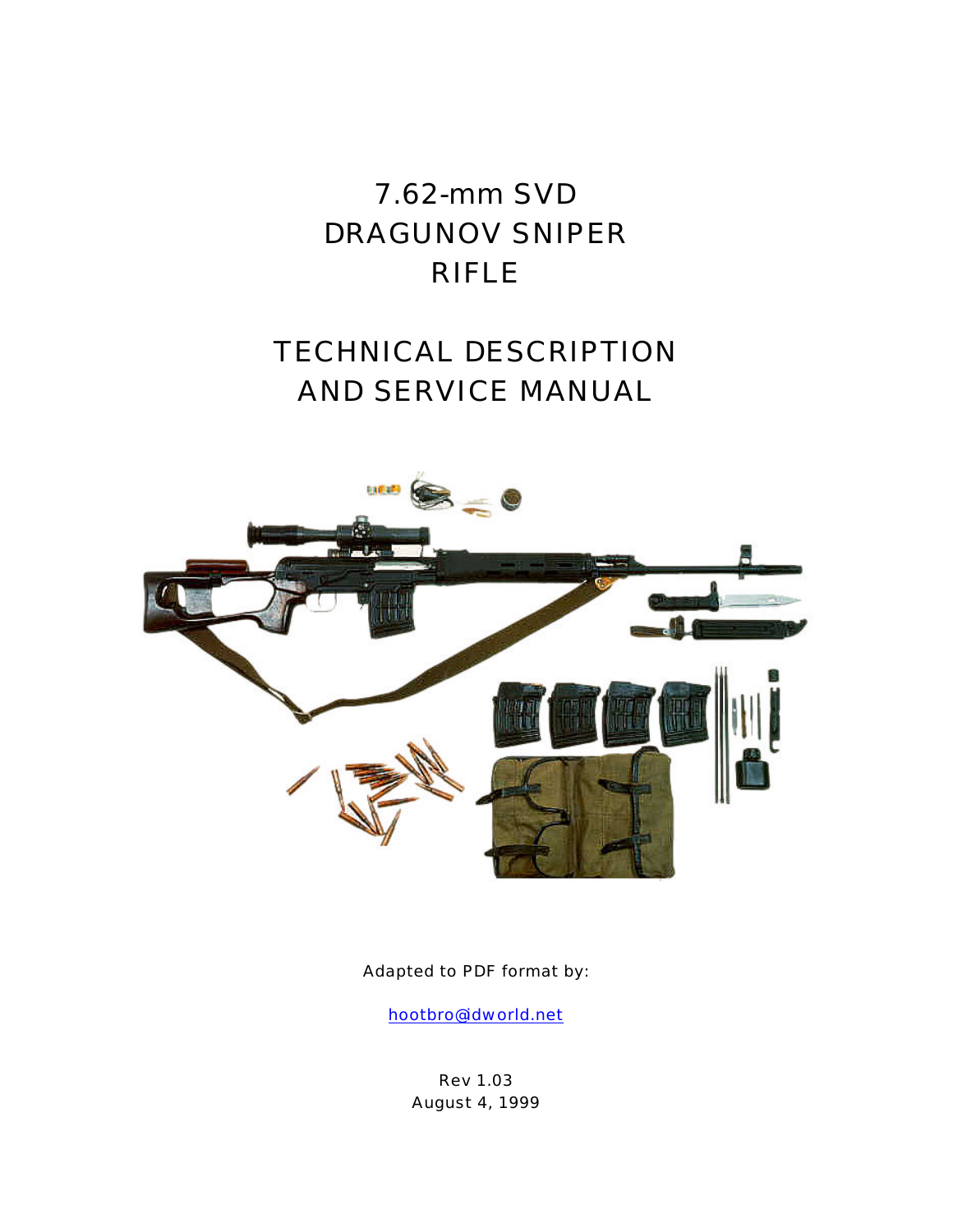# **CONTENTS**

| 1.4. Design and operation of rifle --------------------------- 6  |
|-------------------------------------------------------------------|
| 1.5. Design and operation of sight and its component parts ---- 9 |
|                                                                   |
|                                                                   |
|                                                                   |
|                                                                   |
|                                                                   |
|                                                                   |
| 2.3. Preparing of sniper rifle and optical sight for firing -- 14 |
| 2.4. Zeroing rifle and procedure of optical sight operation -- 15 |
| 2.5. Technical condition inspection, troubles and remedies --- 17 |
| 2.6. Disassembly and assembly of rifle ---------------------- 20  |
| 2.7. Cleaning and lubrication ------------------------------- 23  |
| 2.8. Storage and transportation of rifle -------------------- 25  |
|                                                                   |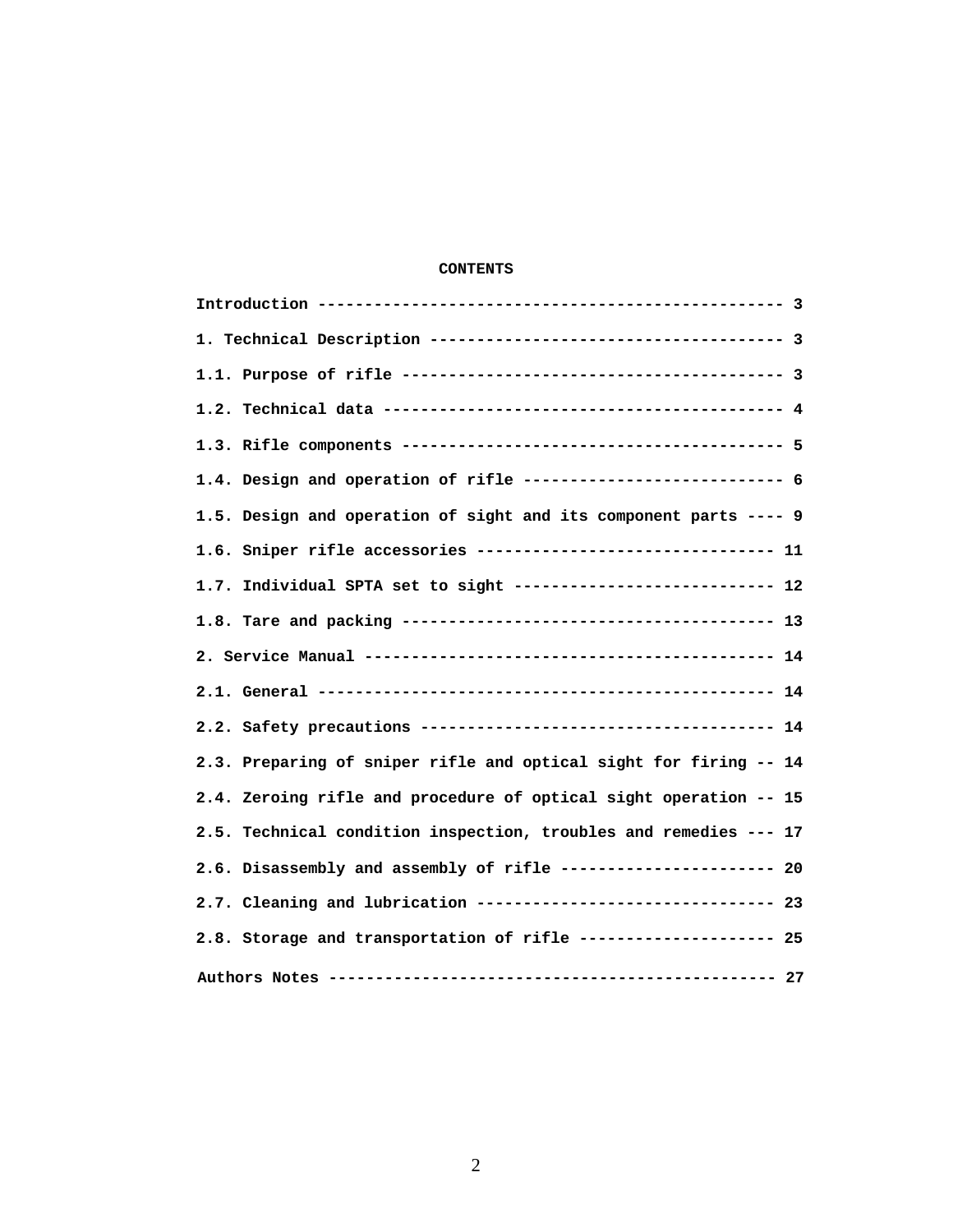### **INTRODUCTION**

 Technical Description and Service Manual of the 7. 62-mm Dragunov sniper rifle (SVD) is intended for studying the rifles and optical sights and keeping them in constant fighting ready for action.

 This paper includes specifications and data of the rifle and optical sight design and operation, as well as main rules necessary to provide for the proper maintenance of the rifle with the sight and full using of their technical capabilities.

 Since efforts are continuously made to improve the rifle and its completing articles, minor changes in the Technical Description may be introduced without special notice.

## **1. TECHNICAL DESCRIPTION**

### **1.1. Purpose of rifle**

**1.1.1.** The 7. 62-mm Dragunov sniper rifle is a sniper's weapon and is designed to destroy various single targets, which may be collapsible, moving, open and screened (Fig. 1).

 The sniper optical sight is intended for precise aiming of the sniper rifle at various targets.



**Fig. 1. 7.62-mm Dragunov sniper rifle with optical sight and knife bayonet:**

- 1 7.62-mm Dragunov sniper rifle;
- 2 sniper optical sight PSO-1;
- 3 knife bayonet.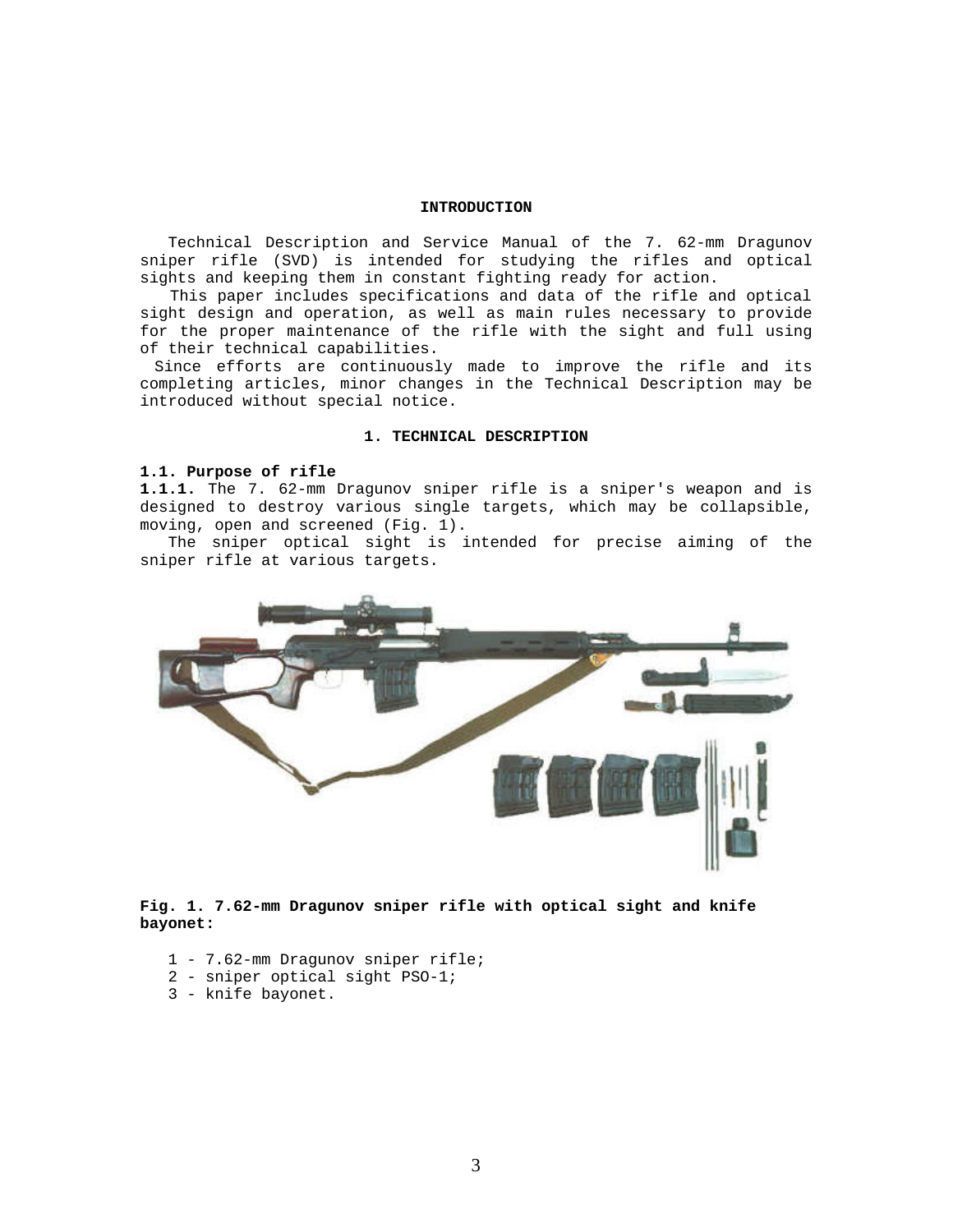**1.1.2.** The sniper rifle uses rifle cartridges with ordinary, tracer and armor-piercing-incendiary bullets or rifle sniper cartridges. The fire is delivered in single shots.

**1.1.3.** The optical sight permits to conduct night firing at infrared sources and under bad conditions of illumination, when it is difficult to fire at targets with the open sight.

 When observing the infrared sources, the rays radiated by the source pass through the sight objective and effect the screen, located in the focal plane of the objective lens.

 In place of acting the infrared rays luminescence appears on the screen. It results in a visible source image in the form of a round greenish spot.

## **1.2. Technical data**

**1.2.1.** For basic ballistic and design characteristics of the rifle and the rifle cartridge and for design data of the optical sight refer to Table No. 1.

| Characteristics                     | Nominal Value |
|-------------------------------------|---------------|
| 1. Caliber, mm                      | 7.62 x 54R    |
| 2. Number of grooves                | 4             |
| 3. Sighting Range, m:               |               |
| with optical sight                  | 1300          |
| with open sight                     | 1200          |
| 4. Muzzle velocity, m/sec           | 830           |
| 5. Killing range, m                 | 3800          |
| 6. Mass of rifle without knife      | 4.3           |
| bayonet, with optical sight, empty  |               |
| magazine and cheek plate, kg        |               |
| 7. Magazine capacity, cartridges    | 10            |
| 8. Length of rifle, mm:             |               |
| without knife bayonet               | 1220          |
| with adjoined knife bayonet         | 1370          |
| 9. Mass of cartridge, g             | 21.8          |
| 10. Mass of ordinary bullet with    | 9.6           |
| steel core, g                       |               |
| 11. Mass of powder charge, g        | 3.1           |
| 12. Optical sight magnification     | $4 - f$ old   |
| 13. Field of sight vision, degree   | 6             |
| 14. Diameter of pupil, mm           | 6             |
| 15. Eye relief, mm                  | 68.2          |
| 16. Resolution, second              | 12            |
| 17. Length of sight with eye shield | 375           |
| and advanced blind, mm              |               |
| 18. Sight width, mm                 | 70            |
| 19. Sight height, mm                | 132           |
| 20. Mass of sight, g                | 616           |
| 21. Mass of sight with SPTA set and | 926           |
| slip cover, g                       |               |

#### **Table No. 1**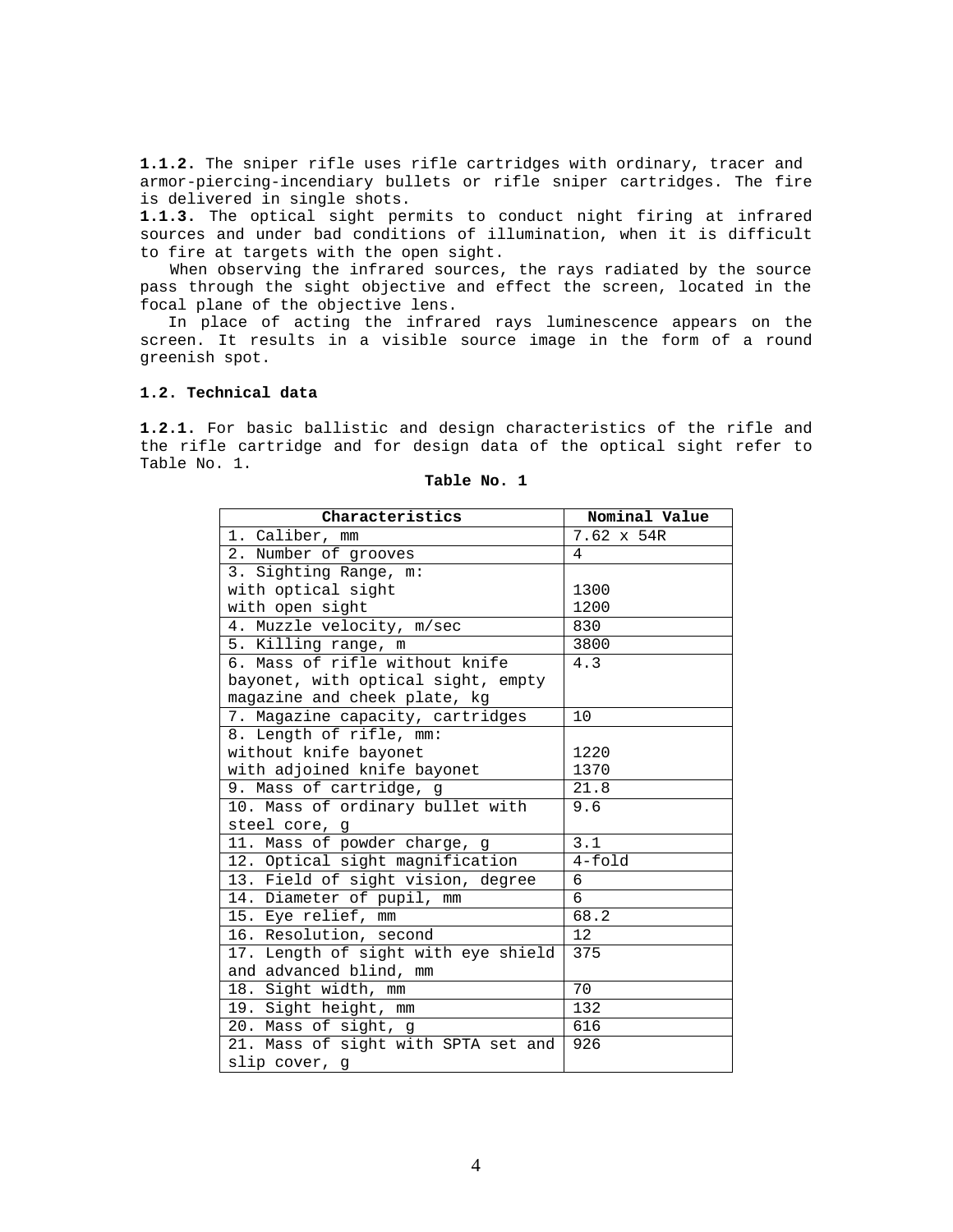## **1.3. Rifle components**

**1.3.1.** The set of the sniper rifle includes (Fig. 1):

- sight  $PSO-1 1 pc$ .;
- knife bayonet 1 pc.;
- carrier for a sight and magazines (Fig. 3) 1 pc.;
- bag for SPTA (Fig. 4) 1 pc.;
- sling for carrying small arms (Fig. 5) 1 pc.;

**1.3.2.** The sniper optical sight is delivered complete with a slip cover (Fig. 6) and individual SPTA set (Fig. 11).

# **1.4. Design and operation of rifle**







**Fig. 2. 7.62-mm Dragunov sniper rifle:**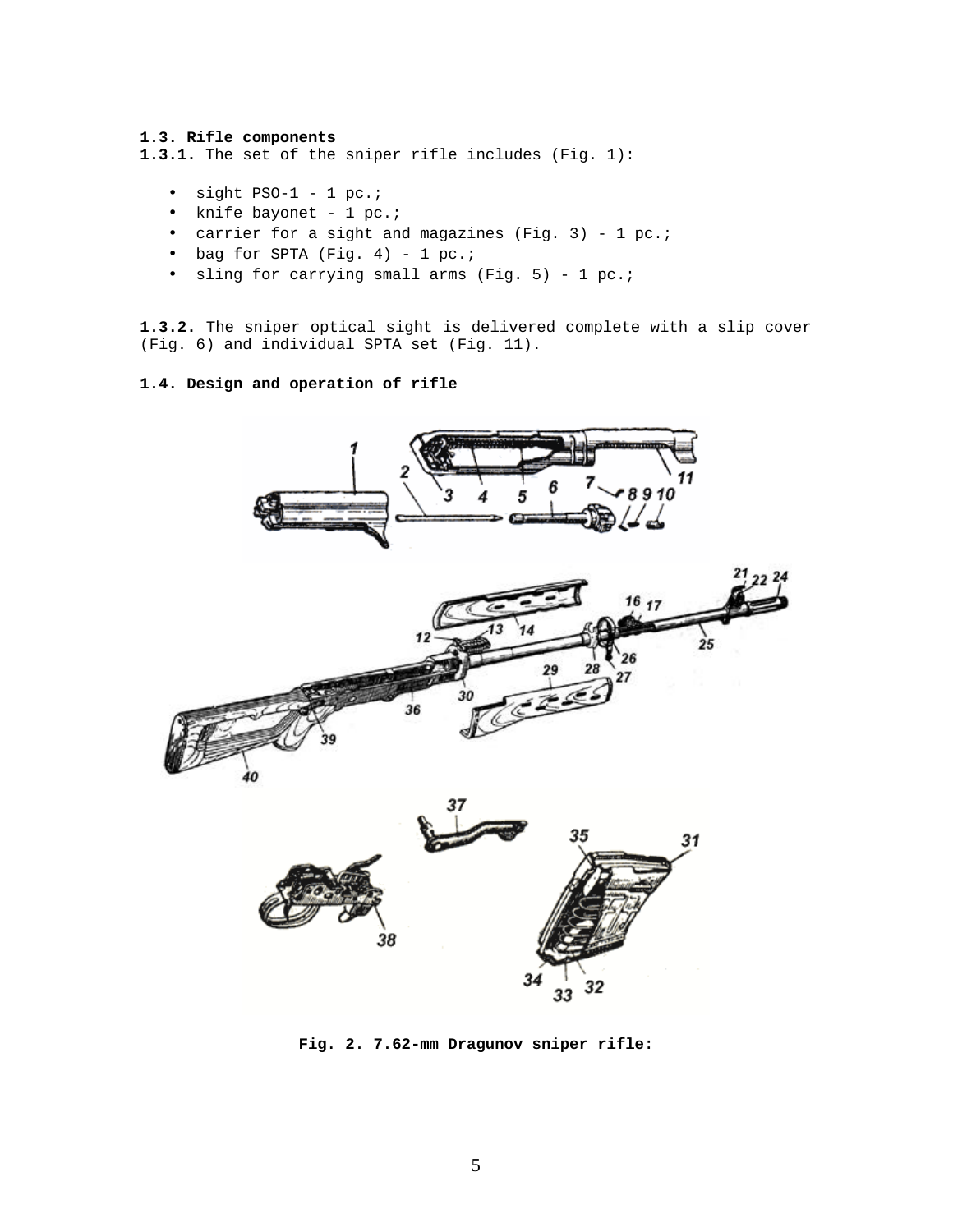#### **Fig. 2. 7.62-mm Dragunov sniper rifle continued:**

1 - bolt support; 2 - firing pin; 3 - cover; 4- guiding rod; 5 guiding bushing; 6 - bolt; 7 - extractor pin; 8 - firing pin stud; 9 extractor spring; 10 - extractor; 11 - return spring; 12 - sight leaf slide; 13 - sight leaf; 14 - hand guard, L.H. ; 15 - pusher spring; 16 - gas tube latch;  $17$  - gas chamber;  $18$  - gas piston;  $19$  - gas tube  $6B1$ ; 20 - gas regulator; 21 - front sight body; 22 - front; 23 - pusher; 24 - front sight base; 25 - barrel; 26 - upper band, assembly; 27 - band axle pin; 28 - oil seal, assembly; 29 - hand guard, R. H. ; 30 - upper band with spring; 31 - magazine body, assembly; 32 - magazine spring; 33 - magazine cover; 34 - sight leaf, assembly; 35 - follower; 36 receiver; 37 - accidental shot safety device; 38 - firing and trigger mechanism; 39 - cover axle pin; 40 – butt assembly.

**1.4.1.** The sniper rifle consists of the following main parts and mechanisms (Fig. 2):

- barrel with receiver;
- bolt with bolt support;
- safety lever, assembly;
- firing and trigger mechanism;
- cover with retracting mechanism;
- magazine;
- butt;
- upper band, assembly;
- hand guard, L.H., assembly;
- hand guard, R.H., assembly;
- sight leaf, assembly;
- front-sight base and body, assembly.

**1.4.2.** The sniper rifle is a self-loading weapon. The reloading of the rifle is based on utilizing the energy of powder gases which arc channeled from the barrel bore to the gas piston.

 Upon firing, a certain amount of the powder gases following the bullet flows through the port in the barrel bore wall into the gas chamber, exerts pressure upon the front wall of the gas piston and throws back the piston with pusher and, consequently, the bolt support into the rearward position.

 As the bolt support travels rearward, the bolt opens the barrel bore, the cartridge case gets removed from the cartridge chamber and ejected out of the receiver. The bolt support compresses the return springs and cocks the hammer; i. e. engages it with the auto-safety cocking cam.

 The bolt support and the bolt return to the front position under the action of the retracting mechanism; as a result, the bolt feeds the next cartridge from the magazine into the cartridge chamber and closes the barrel bore, while the bolt support disengages the auto-safety sear from the hammer. The hammer gets cocked. The bolt gets locked, after it has been turned to the left and its locking lugs engaged with recesses of the receiver.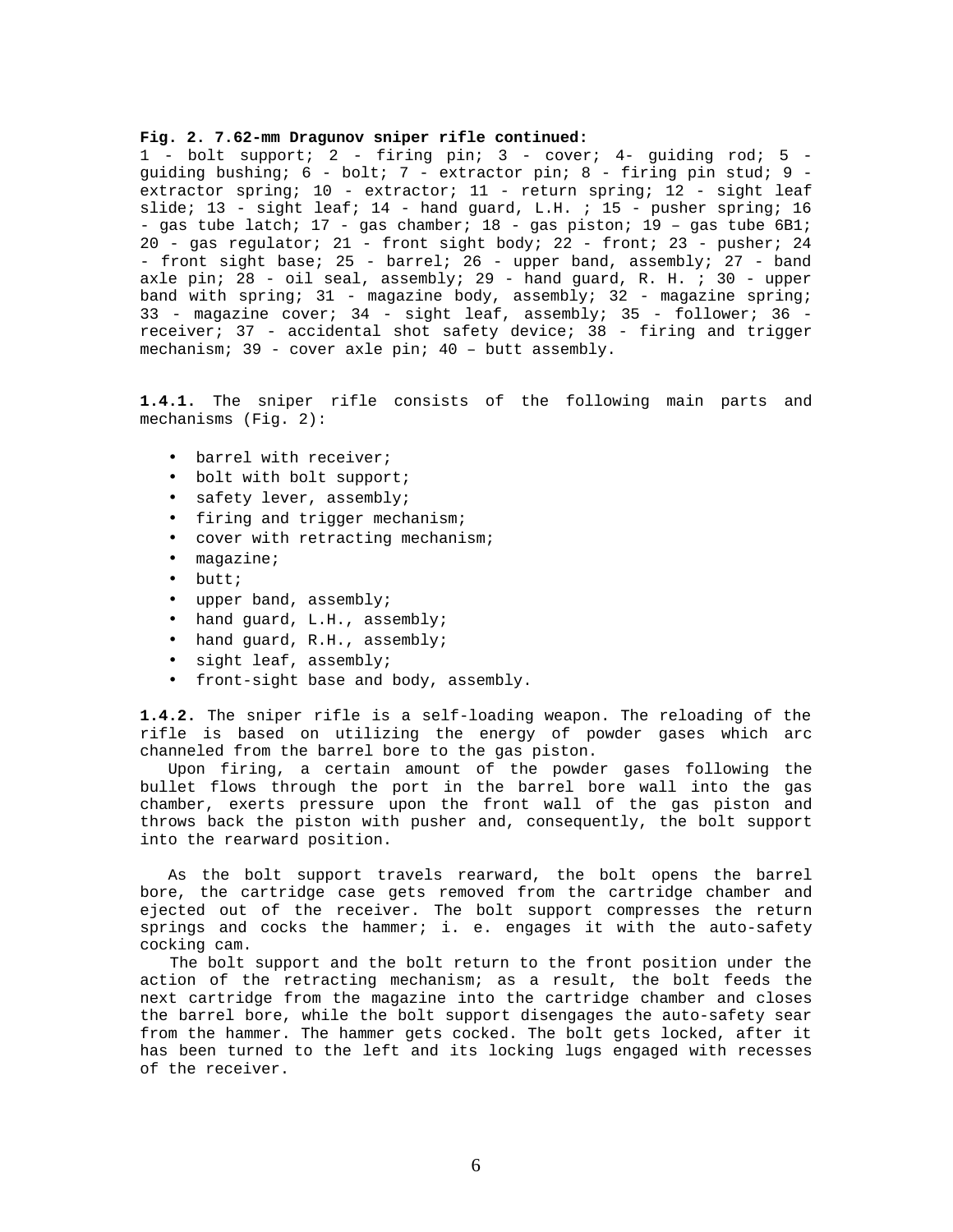

**Fig. 5. Sling for carrying small arms.**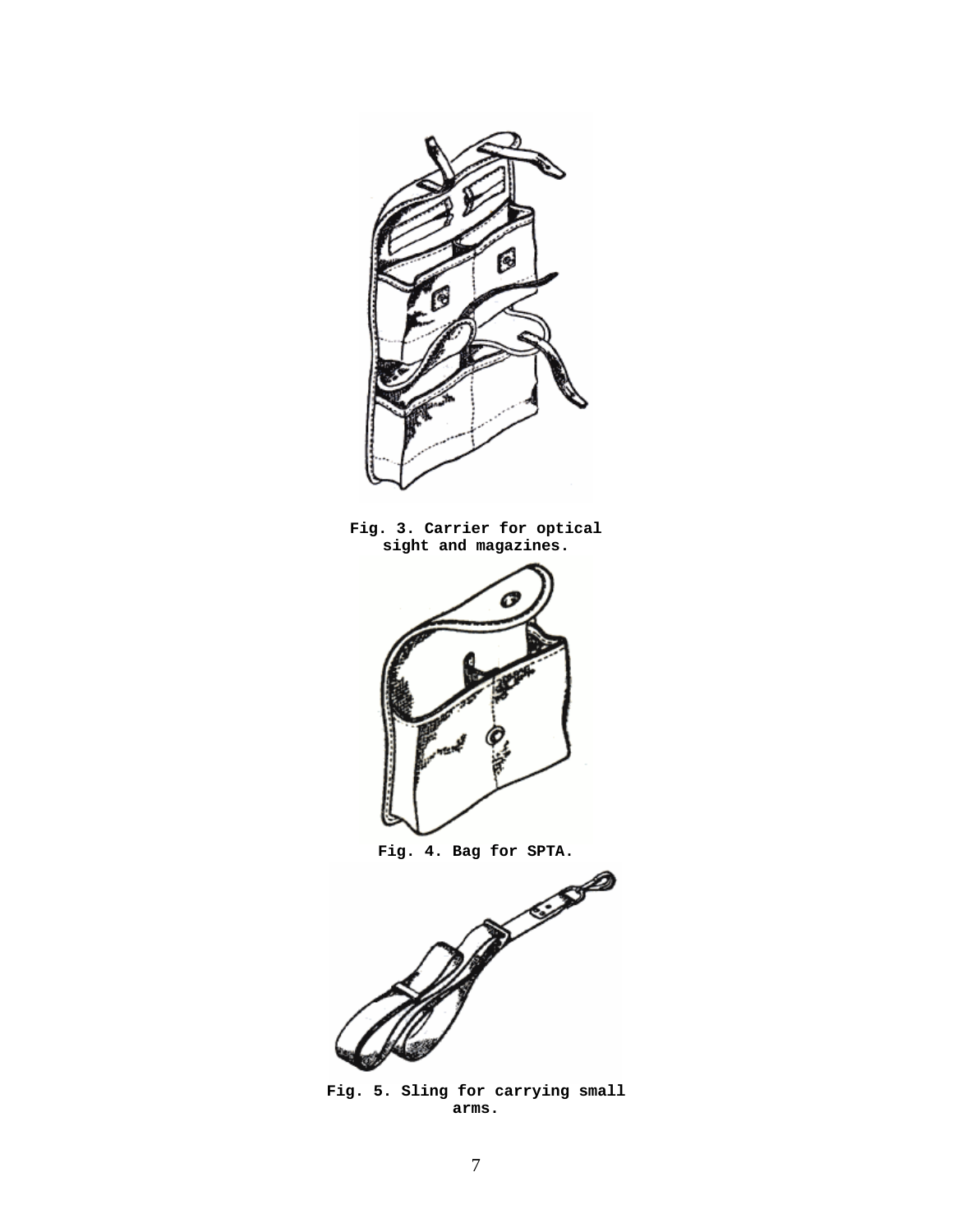

**Fig. 6. Slip cover for sight.**

To fire a shot, it is necessary to release the trigger and press it anew. After the trigger has been released, the rod moves forward and its hook engages the sear and, if pressed, the rod hook turns the sear and disengages it from the hammer-cocking cam.

 The hammer actuated by the mainspring turns round its pin and strikes the firing pin. The latter travels forward and impinges the primer. Thus, a shot is fired.

 With the last cartridge fired and the bolt returned to the rearward position, the magazine follower lifts the bolt catch; the latter engages the bolt to stop the bolt support in the rearward position. Thus, it is necessary to load the rifle anew.

 The rifle has a gas regulator, which serves to change recoil speeds of moving parts. Under conditions of proper servicing with the parts lubricated, the gas regulator is set at division 1. On firing during a long time without cleaning and lubricating and heavy soiling of the rifle, stoppage may occur š incomplete recoil of the moving parts. In this case the regulator is set at division 2. To change the regulator from one position to another use the rim of the cartridge case or the cartridge.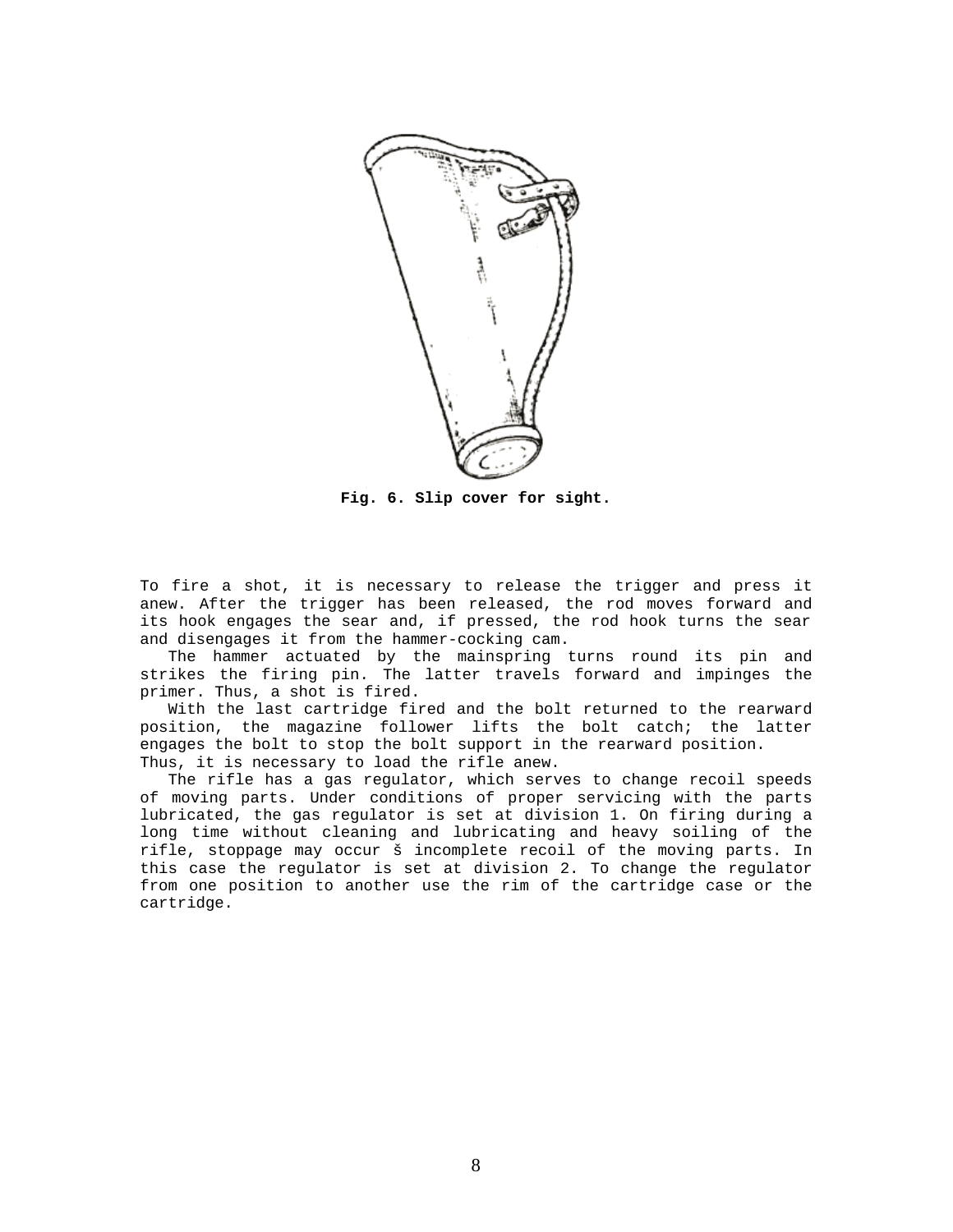### **1.5. Design and operation of sight and its component parts**

**1.5.1.** The sniper optical sight PSO-1 (Fig. 7) consists of the following main parts:

- body;
- objective;
- eyepiece;
- blind;
- eye shield;
- knob with the scale of sight angles;
- knob with the scale of deflection corrections;
- handle;
- colored glass;
- guide;
- supply source;
- lamp;
- cap.

The objective in a mount with a collapsible blind is screwed into the body. The eyepiece in assembly with the eye shield is screwed into the body from another end.

 On the top of the body is a knob with a sight angle scale plotted on its cylindrical portion. Inscriptions "BBepx" š "Upward", "BHN3" š "Downward", "CTn" š "MPI" and arrows, indicating the direction of the knob rotation when adjusting the sight are plotted on the knob nut.

The sight angle scale is provided with ten divisions (from 0 to 10).

 The value of the scale division equals to 100 m. Beginning from division 3 it is possible to set sight angles every 50 m using the knob retainer.

 On the right side of the body there is a knob with the scale of deflection corrections. The cylindrical portion of the knob is provided with 21 divisions (from 0 to 10 in both directions).

 Dash lines and digits located to the right from 0 are of a black color, and those located to the left from 0 are of a red color.

 The value of the scale division equals to 0š01. Deflection corrections may be set every 0-00.5 by means of the knob retainer.



**Fig. 7. Sight PSO-1:** 1 - blind; 2 - objective; 3 - colored glass; 4 - handle; 5 - nut; 6 - knob; 7 - body; 8 eyepiece; 9 - eye shield; 10 - cap; 11 – cap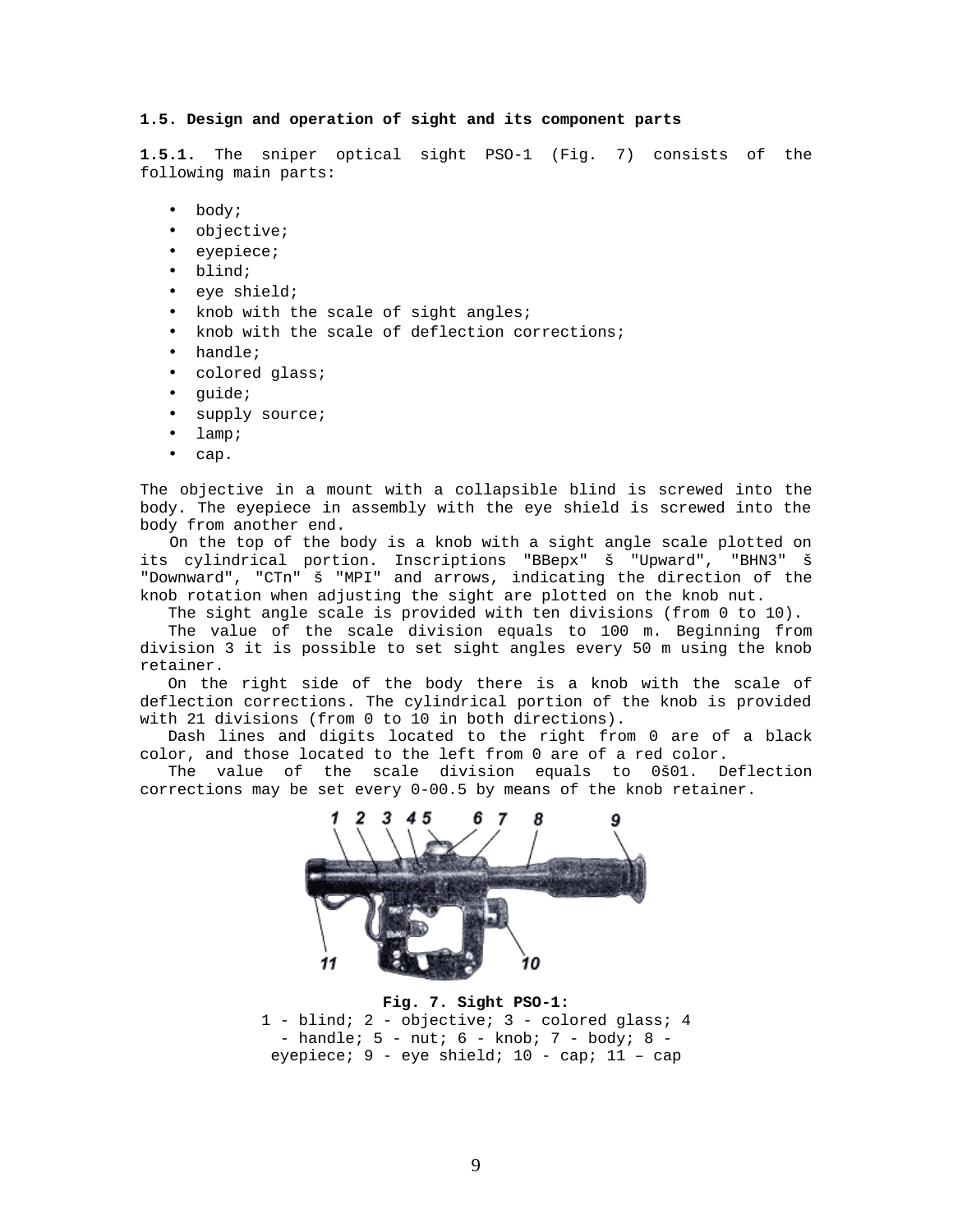Inscriptions "BnpaBo - To the Right", "BJieBo - To the Left", "CTn - MPI" and arrows, indicating the direction of rotation, when adjusting the sight are plotted on the nut fastening the knob of the deflection correction mechanism.

 The band of the sight angle knob, as well as the band of the deflection correction knob each bears 60 divisions. The value of one division equals 0-00.5. Divisions on knob bands serve for reading the correction when adjusting the sight on the rifle.

 The power source of the illuminating lamp is located in the seat of the body. The seat is covered with a cap.

**1.5.2.** The sight optical system is designed for obtaining images of objects located on the terrain and represents the monocular telescopic system with permanent magnification.

 The optical system (Fig. 8) consists of objective lenses, reticle, reversing system, eyepiece lenses, screen, colored glass, light-orange glass and protective glass.

 The objective is designed for obtaining the image of the observed object. In an objective focal plane an image is obtained reversed from the left to the right and from the top to the bottom.

The reversing system is intended to obtain the real correct image.

The eyepiece serves to inspect an observed image and reticle.

 The light-orange colored glass improves contrast of an image in a dull weather.

 The reticle represents a flat-parallel plate. The plate is provided with the scales of sight angles and deflection corrections as well as a range-finding scale. The field of vision view is shown in (Fig. 9).



**Fig. 8. Optical scheme:**

1, 2 - objective lenses; 3 - welded screen; 4 - reticle; 5, 6 lenses (relay-lens); 7, 8 - eyepiece lenses; 9 - light-orange colored glass; 10 - colored glass; 11 - protective glass

The sight angle scale represents a number of angle marks up to the range of 1300 m. When setting the sight angle knob scale at division 10, the peak of the second from the top angle mark will correspond to the range of 1100 m, the peak of the third angle mark š to 1200 m, the peak of the forth angle mark š to 1300 m.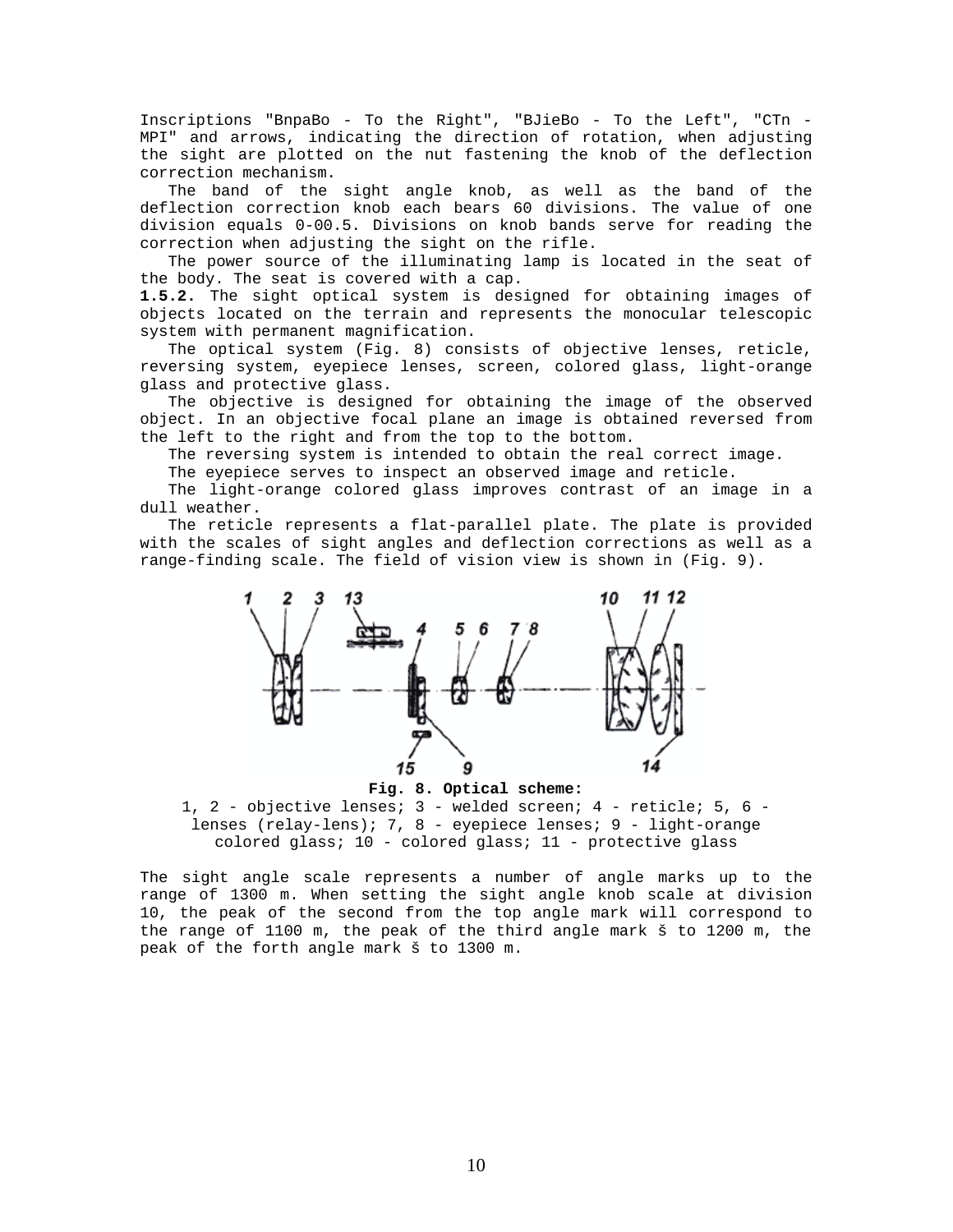

**Fig. 9. Field of vision view:**

Plotted to the left and to the right from the angle marks is the scale of deflection corrections. The value of each division is 0-01.

 The values of deflection corrections 0-05 and 0-10 are marked out by an elongated dash line.

 The value of deflection correction 0-10 is marked out by an elongated dash line and designated by a digit 10. Two horizontal dash lines are plotted from the right and from the left of the deflection correction scale. The range-finding scale located from the left under the deflection correction scale serves for detecting the range up to the target. The range-finding scale represents two lines. The upper (curve) line is calculated for a target 1.7 m in height and is marked with digits 2, 4, 6, 8 and 10.

 The sight reticle is displaced in two directions, which are perpendicular to each other, but it is always remains in an objective focal plane.

 *\* Note. It is possible to complete the rifle with the sight of PSO-1Ì2 make without the screen, colored glass and handle.*

### **1.6. Sniper rifle accessories**

**1.6.1**. The sniper rifle accessories (Fig. 10) are used in disassembling, cleaning and lubricating the sniper rifle and are carried in the bag intended for the sight and magazines.

**1.6.2.** The set of accessories includes: a cheek plate, a cleaning rod, a scourer, a bristle brush, a screwdriver, a drift, a container and an oiler.

**THE CHEEK PLATE** is used when firing the rifle with the optical sight. In this case it is put on the rifle butt and fixed on the latter by means of the lock.

**THE CLEANING ROD** is used to clean and lubricate the barrel bore, passages and cavities of other parts of the rifle. The cleaning rod consists of three sections screwed to one another.

**THE SCOURER** is used for cleaning and lubricating the barrel bore as well as the passages and cavities of other rifle parts.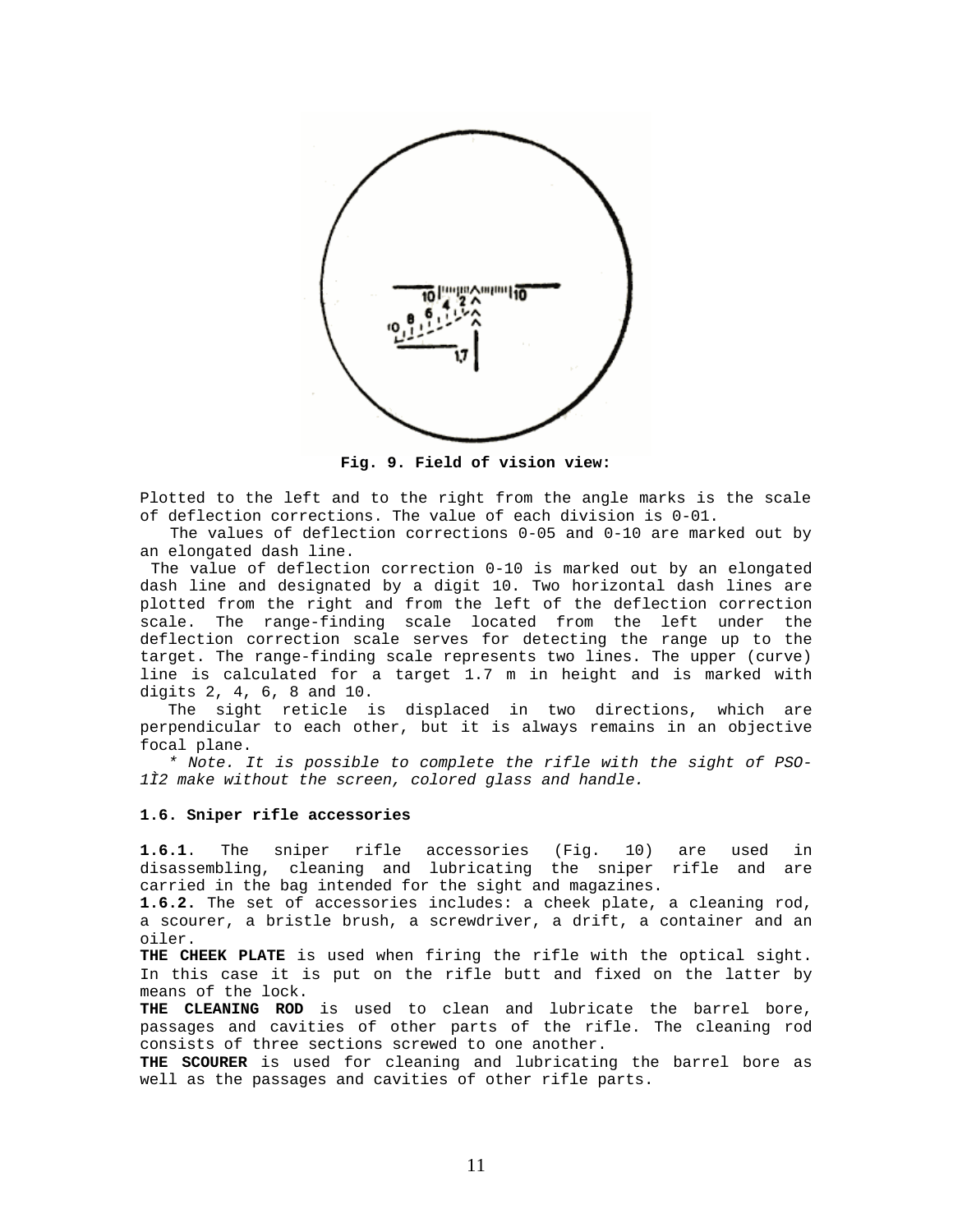**THE BRISTLE BRUSH** is intended for cleaning the barrel bore with the RCHS solution.

**THE SCREWDRIVER** is used in disassembling, assembling the rifle and in cleaning the gas chamber and the gas tube. It is also used as a wrench to adjust the front sight position in height.

**THE DRIFT** is used for driving the pins and studs out.

**THE ACCESSORIES CONTAINER** houses the scourer, the bristle brush, the screwdriver and the drift. It consists of two component parts: a container-wrench and a cover.

 The container-wrench is used as a handle of the cleaning rod, when cleaning and lubricating the rifle and as a handle of the screwdriver when disassembling and assembling the rifle, and as a wrench when detaching the gas tube and assembling the cleaning rod.

**THE CONTAINER COVER** is used as a muzzle protector in cleaning the barrel.

**THE OILER** is used for storage of the lubricant.



**Fig. 10. Accessories to rifle:**

1 - container cover; 2 - bristle brush; 3 - screwdriver; 4 - scourer; 5 - drift; 6 -container body; 7 - oiler; 8 - cheek plate; 9 - cleaning rod; 10 - cleaning rod extender; 11 - cleaning rod extender, front

### **1.7. Individual SPTA set to sight**

**1.7.1.** Individual SPTA set (Fig. 11) serves for providing normal functioning of the sight and replacement of separate failed parts. **1.7.2.** Individual SPTA set includes: illuminating system, colored glass, wrench, napkin, supply sources, (sections 2RC63), lamps (in cassette) and a cap.

*\*\* Notes. 1. One of the sections is placed into the sight. 2. The napkin is not shown conventionally.*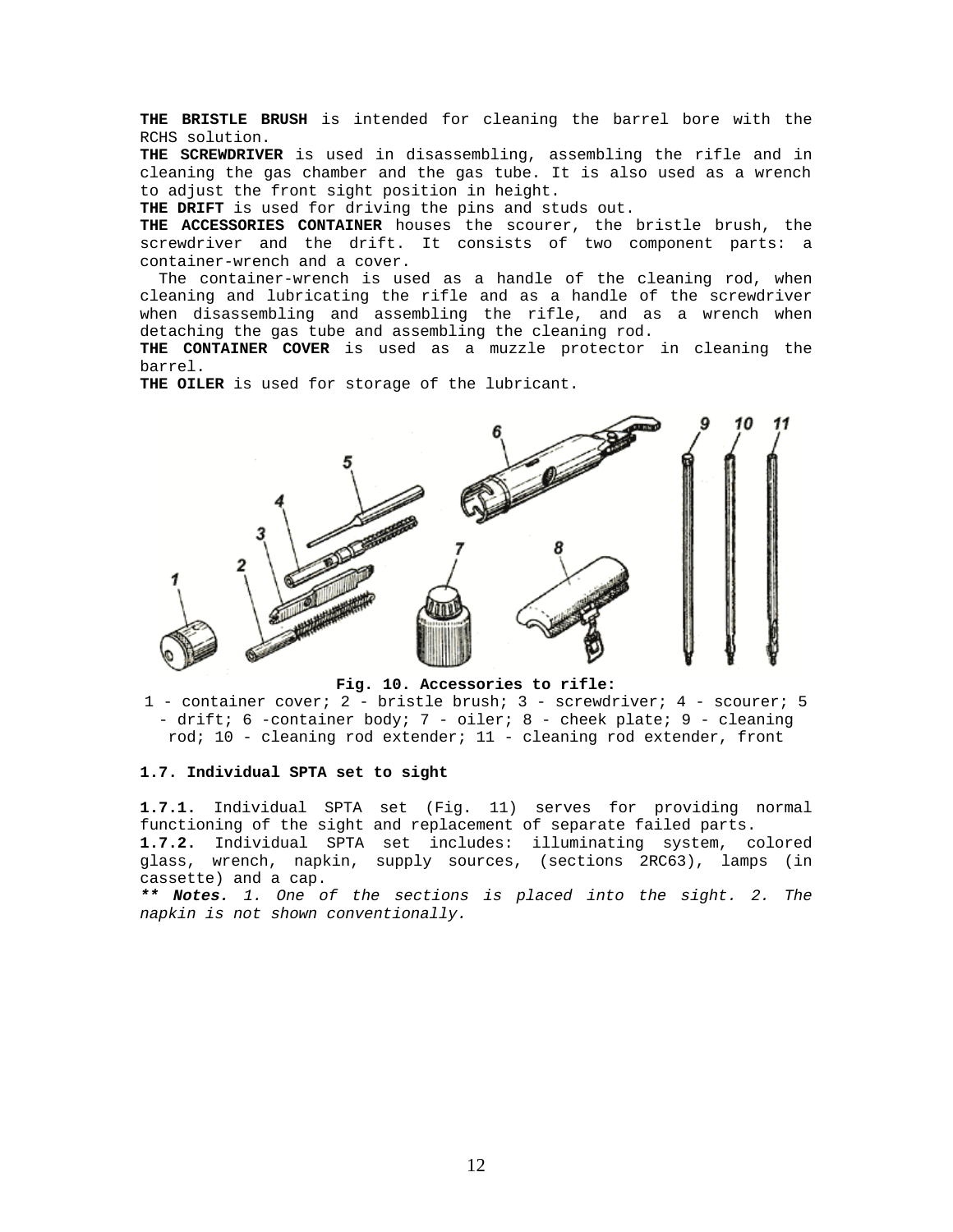

**Fig. 11. Sight PSO-1 with individual SPTA set:** 1 - wrench; 2 - sections of mercury-zinc cells 2RC63; 3 colored glass;  $4$  - lamps CM 2.5-0.075 (in cassette);  $5$  cap; 6 - illuminating system

 The illuminating system is intended for lighting the reticle when working with the sight at the environmental temperature below 0 grad. Ñ. The wrench serves for screwing the reticle-illuminating lamp in and out. The napkin is intended for cleaning optical parts. Supply source, lamps and a cap are delivered as spare parts.

#### **1.8. Tare and packing**

**1.8.1.** The sniper rifles are supplied to the Customer in wooden chests painted in khaki color. In each chest six sniper rifles with all completing articles are placed and fastened with special inserts. **1.8.2.** The chest is composed of two compartments separated with a wooden partition. The bottom as well as all walls of the chest are covered with paraffined paper. Prior to packing, the bottom and walls of the large compartment of the chest are additionally covered with inhibited paper. The small compartment of the chest is not covered with inhibited paper. The optical sights and slings for carrying small arms which are packed in this compartment are wrapped only with paraffined paper.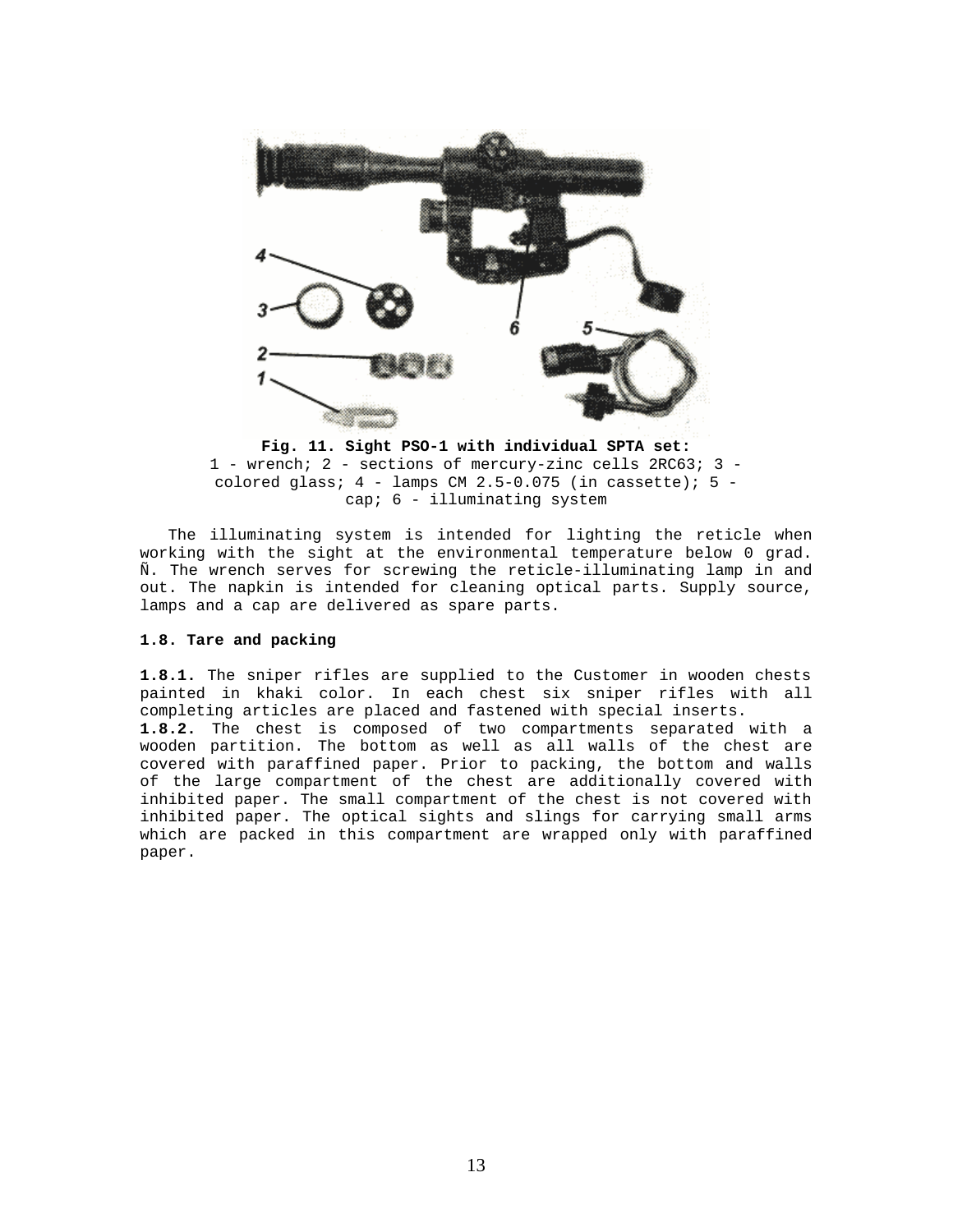## **2. SERVICE MANUAL**

## **2.1. General**

 The sniper rifle and optical sight should be kept in good repair and in a ready-for use condition, which can be obtained by timely and skilful cleaning and lubricating, careful handling, proper storage, timely technical inspection and remedying of the troubles.

#### **2.2. Safety precautions**

**2.2.1.** To carry out training in disassembly and assembly of the rifle use blank rifles only. Training with service rifles is allowed only in exceptional cases keeping particular care when handling parts and mechanisms.

**2.2.2**. Prior to preparing the rifle for firing and also prior to its cleaning and lubricating be sure that it is not loaded. During firing practice with the loaded rifle never direct the rifle to people or domestic animals.

 Firing practice is carried out in the closed shooting gallery only when the suction-and-exhaust ventilation is provided there, because powder gases, liberated when shooting, are toxic. On finishing the fire unload the rifle and set it at safe.

### **2.3. Preparing of sniper rifle and optical sight for firing**

**2.3.1.** Preparation of the sniper rifle and the sight for firing is accomplished with a view to ensure their trouble-free operation during firing.

- To prepare the rifle and the sight for firing, proceed as follows:
- a) clean the rifle;
- b) inspect the disassembled rifle and lubricate it;
- c) inspect the assembled rifle and sight;
- d) check the rifle mechanisms and parts for proper interaction;
- e) check the illuminating system and reticle illuminating set for sound condition;
- f) check the sight angle and deflection correction mechanisms for proper operation;
- g) check the screen of the sight PSO-1 for switching in and off;
- h) activate the sight PSO-1 screen.

 Directly before firing, wipe dry the barrel bore (the rifled portion and the cartridge chamber), inspect the cartridges and load the magazine with them.

 For the process of activating set the screen switching lever into position along the sight axis, put the sight in such a position in which the whole surface of the light filter is exposed to the light source, radiating ultraviolet rays.

 The reactivating time, when the screen is lit with daily scattered light, will be equal to 15 minutes, when lit with straight sun rays or with rays irradiated by an electric lamp (100š200W) at a distance of 20 cm, it will be within 7š10 minutes. Reactivation of the screen for a more longer period of time than indicated one does not increase its sensibility. Useful life of a reactivated screen is 6 - 7 days, after this period reactivation should be repeated. One reactivation is sufficient for the sight operation during 3 days (at 8-hours operation in a day).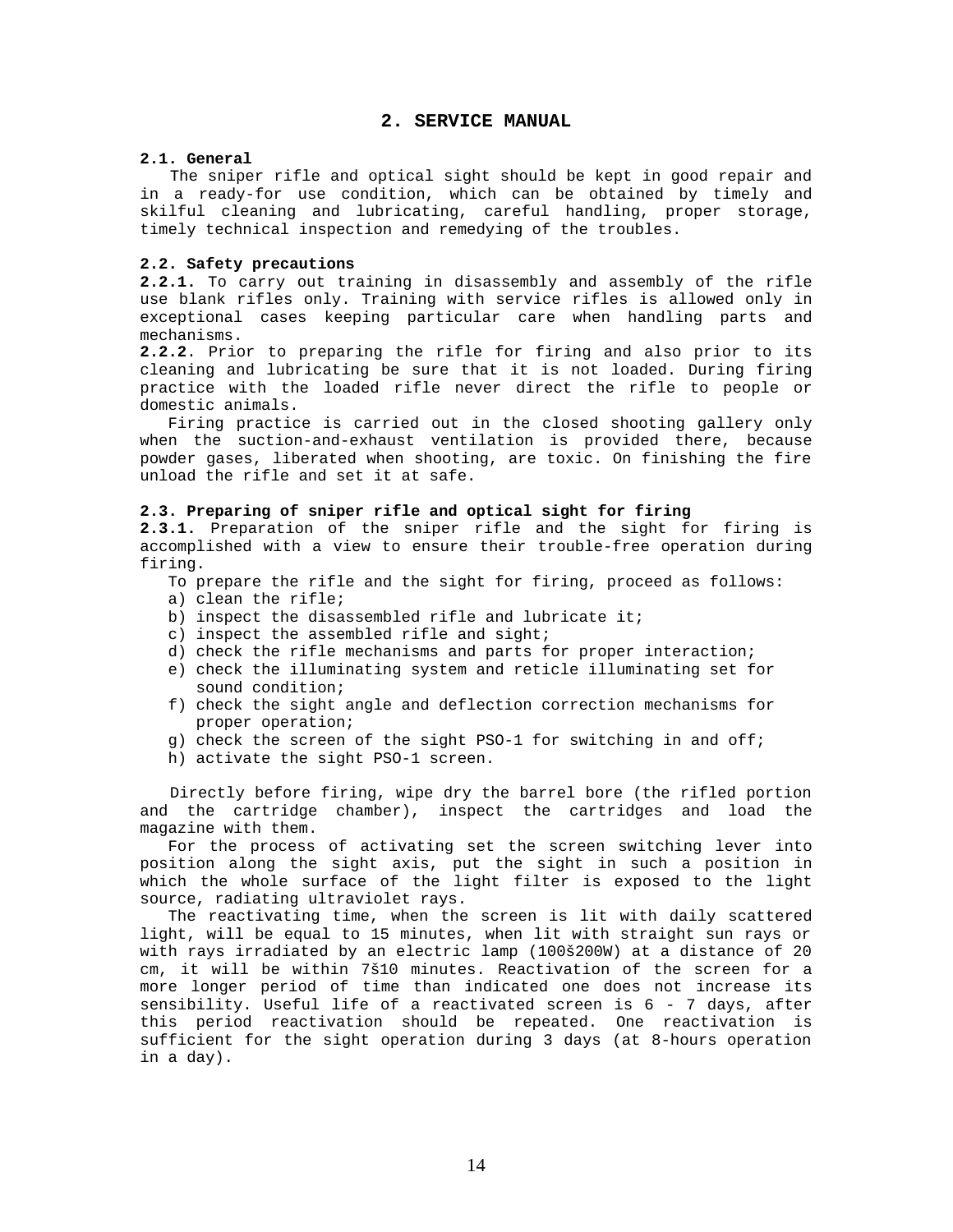## **2.4. Zeroing of rifle and procedure of optical sight operation**

**2.4.1.** The sniper rifle being in the service of a subunit should be zeroed. The necessity of rifle zeroing is determined by test firing. Rifles are subjected to test firing:

- a) on reception of the rifle by the subunit;
- b) after the rifle parts repair or replacement, which may affect the rifle fire accuracy;
- c) in case of excessive deviation of the mean point of impact (MPI), or bullet dispersion, which does not meet the accuracy requirements. Under combat conditions the rifle accuracy should be tested periodically whenever the situation permits.

**2.4.2.** The sniper rifle is test-fired by four shots, aiming thoroughly and uniformly with the aid of the open sight. Fire is conducted at the black rectangle, 20 cm wide and 30 cm high, secured on a white board, 1 m high and 0.5 m wide. The point of aim is the middle of the black rectangle bottom edge. During firing when the open sight is used the normal position of the MPI is marked with chalk or a colored pencil by the plumb line, 16 cm above the point of aim. This point serves as the check point (CP).

The range is 100 m; the sight is set at 3. Firing is conducted from the prone position with support. To test-fire and zero a rifle, use should be made of cartridges with ordinary bullets having a steel core. Fire is conducted with knife bayonet removed. Upon firing the shots, examine the target and arrangement of hits; determine accuracy of fire and position of the MPI. The sniper rifle fire accuracy is considered normal, if all the four hits are arranged within the circle, 8 mm in diameter.

 If the shot group does not meet the requirements, test firing is repeated.

 If the second test results are unsatisfactory, the sniper rifle should be sent to the repair shop.

 If the shot group is found normal, determine the MPI and its position relative to the check point.

 Determination of the mean point of impact is shown in Fig. 12. The sniper rifle fire accuracy is considered normal, if the mean point of impact coincides with the check point or deviates from it in any direction by no more than 5 cm.

**2.4.3.** If during test-firing the MPI deviates by more than 5 cm from the CP in any direction, the position of the front sight (as to its height) or that of its body (as to side position) should be changed accordingly. If the mean point of impact is below the check point, the front sight should be screwed in, if it is above the check point, the front sight should be screwed out.

 If the MPI is to the left of the CP, the front sight body should be shifted to the left, if to the right, shift the body to the right. The front sight body displacement by 1 mm to the side and one complete revolution of the front sight (when screwed in or out) will change the position of the mean point of impact by 16 cm when fire is delivered at a range of 100 m.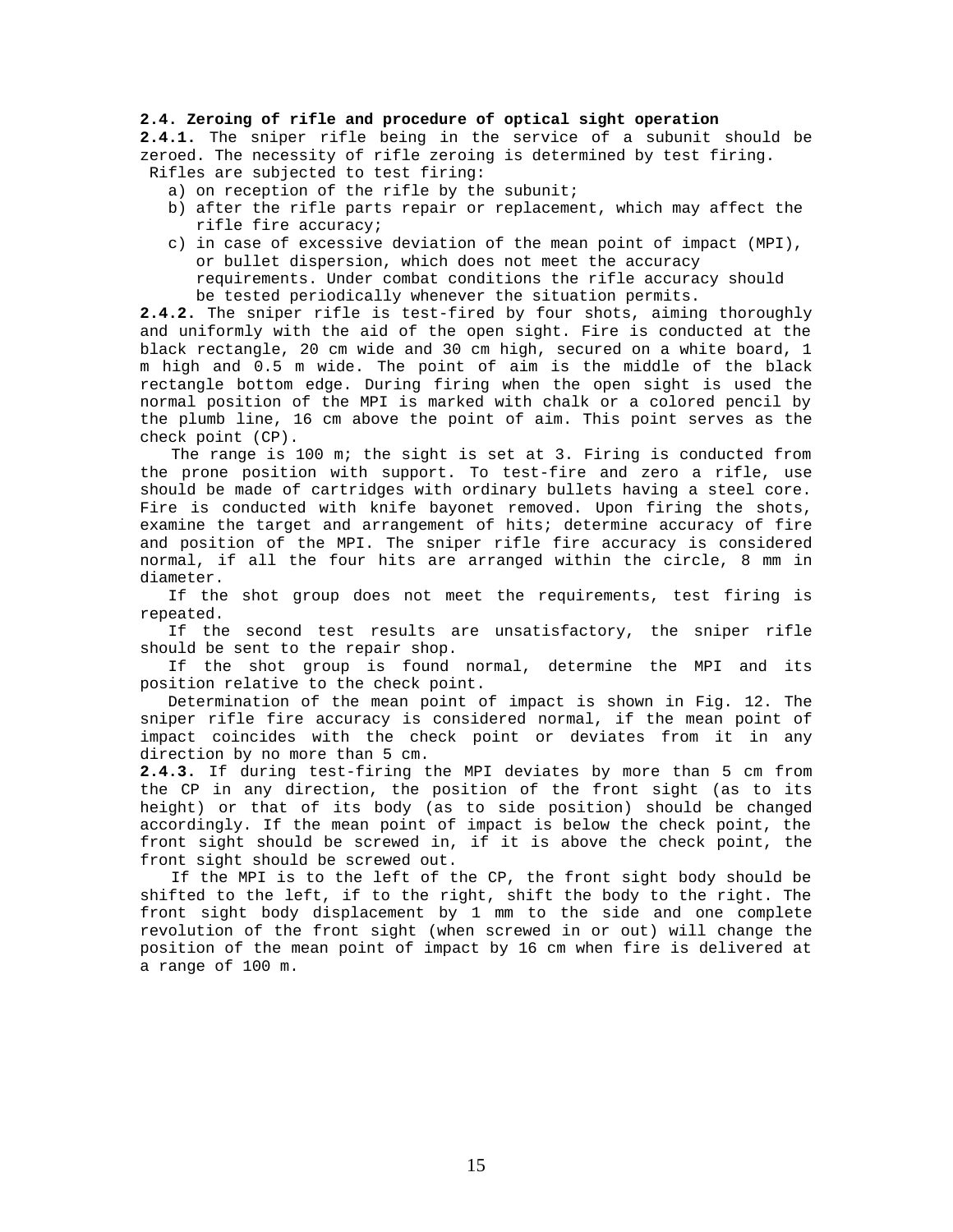

**Fig. 12. Determination of mean point of impact (MPI):**

1 - by consequent division of lines; 2 - with symmetrical arrangement of hits. CTn means MPI

Repeat test-firing to make sure that the above displacement of the front sight and its body is properly done.

 After the sniper rifle has been zeroed, remove the old notch and make a new notch on the front-sight body.

**2.4.4.** To zero the rifle with the optical sight attach it to the rifle and put the cheek plate on the butt. Rotate the knobs to set the sight angle knob at division 3 and deflection correction knob at 0. Perform the test firing with the aid of the optical sight, the conditions being the same as for test firing of the rifle with the aid of the open sight, but the check point in this case is marked at a height of 14 cm from the point of aim.

 If, as a result of the test-firing, all four hits are arranged in a circle, 8 cm in diameter, but the mean point of impact deviates from the check point by more than 3 cm, determine the deviation of the MPI and introduce the appropriate corrections into the settings of the nuts on knobs of the sight angles and deflection corrections.

 Displacement of the nuts by one division relative to the scales on the bands of the knobs in firing at 100-m range will change the position of MPI by 5 cm. To introduce corrections release screws on the knob ends by 1š1 1/2 turns and while rotating the sight angle nut and the deflection correction nut, manually, displace them by a necessary amount and tighten the screws.

 After the corrections have been introduced in the knob setting, repeat the test firing. If, as a result of the repeated test-firing, all the four hits are arranged in a circle, dia. 8 cm, the MPI has matched with the check point or deviated from it to either side by no more than 3 cm, the rifle is considered zeroed.

 After zeroing the rifle, record the position of the MPI in the *Service Log***.**

**2.4.5.** To detect the range up to the target proceed as follows:

 Match the target image with the range-finding scale of the reticle so that the target base is on the horizontal line of the range-finding scale, and the target top point touches the upper (dotted) line of the scale without clearance.

 Take off the range-finding scale readings in the point of touching the target.

 A digit which happens to be in the point of touching determines the distance up to the target (in Fig. 13 the distance up to the target is 400 m).

**2.4.6.** To deliver firing at night or in twilight turn the microtumbler lever to the position "BKJi" (ON).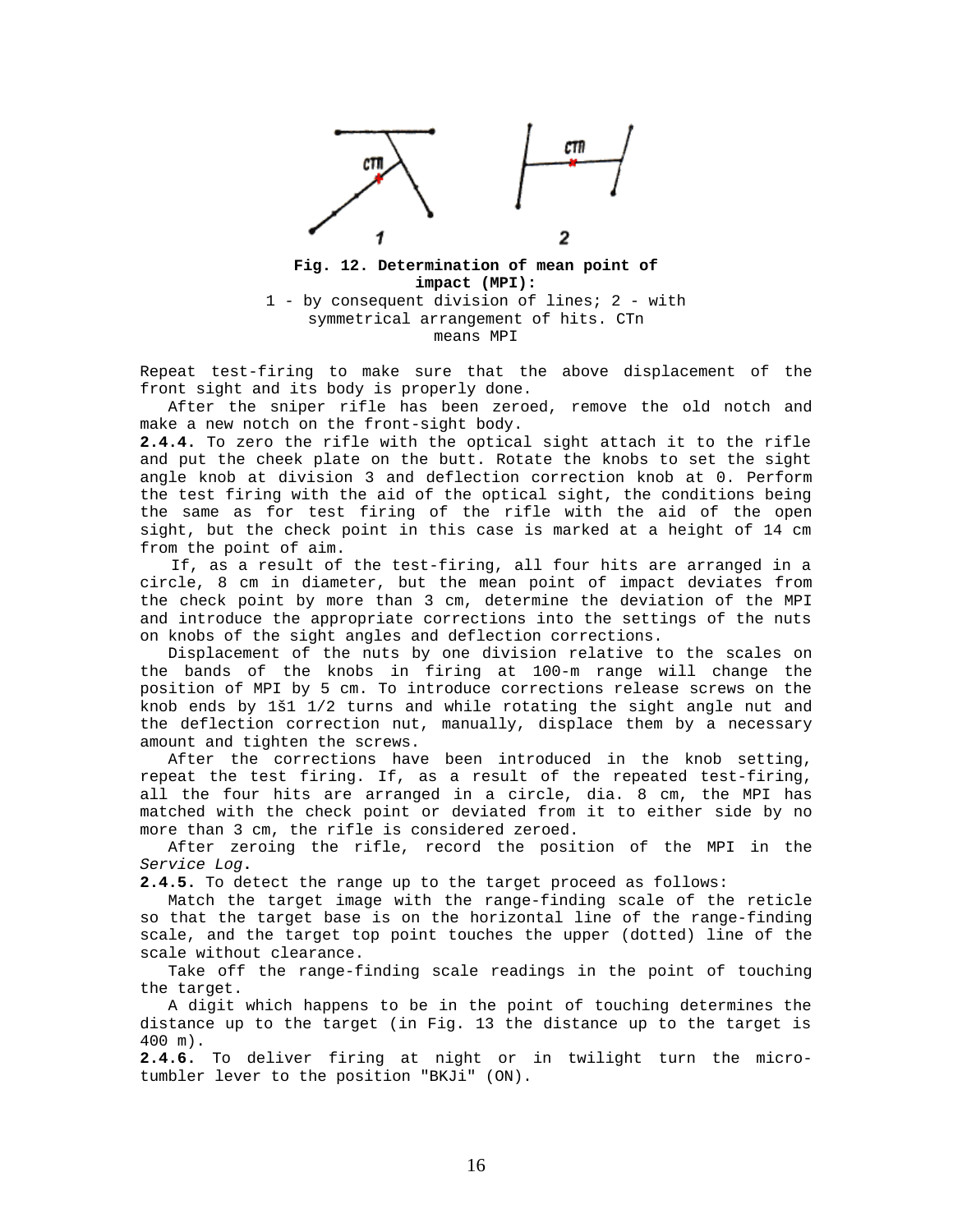Sight angles and deflection correction angles are set in this case by counting clicks of the retainer from zero position. Bear in mind that the fixation of the sight angle knob is performed from "0" to "3" every whole division, i.e. every 100 m and further on till setting 10 every half-division i.e. every 50 m. The fixation of the knob of deflection corrections is effected every half division, i.e. every 0- 00.5.

**2.4.7.** When working with the illuminating system it is necessary to store the set body with the section 2 RC-63 in a warm place (in the pocket of a field shirt or a sniper's overcoat.



**Fig. 13. Range-finding scale**

## **2.5. Technical condition inspection, troubles and remedies**

**2.5.1**. To check the rifle for good condition, as well at to set its further ready-for-use condition periodically inspect the rifle.

 During inspection make sure that all the rifle parts are present and the external parts are free of rust, dirt, dents, scratches, nicks, chipping and other damage, since they may interfere with the normal operation of the rifle mechanisms and the optical sight.

 Besides, check condition of the lubricant on the rifle parts visible without disassembling the rifle. Make sure that the magazines, the knife bayonet, the accessories, the slip cover for the optical sight, the carrier for the optical sight and magazines, as well as the bag for SPTA are not missed, make sure that there is no foreign matter in the barrel bore.

 Check the parts and mechanisms for proper operation. When checking the operation of the rifle parts and mechanisms, release safety lock, retract the bolt support by the reloading handle all the way back and release it; the bolt support should be stopped in the rear position by the bolt catch.

 Detach the magazine, slightly retract the bolt support by the handle and release it; the bolt support should energetically return to the front position. Set the rifle at safe and press the trigger; the trigger should not move rearward completely, and the hammer should remain cocked.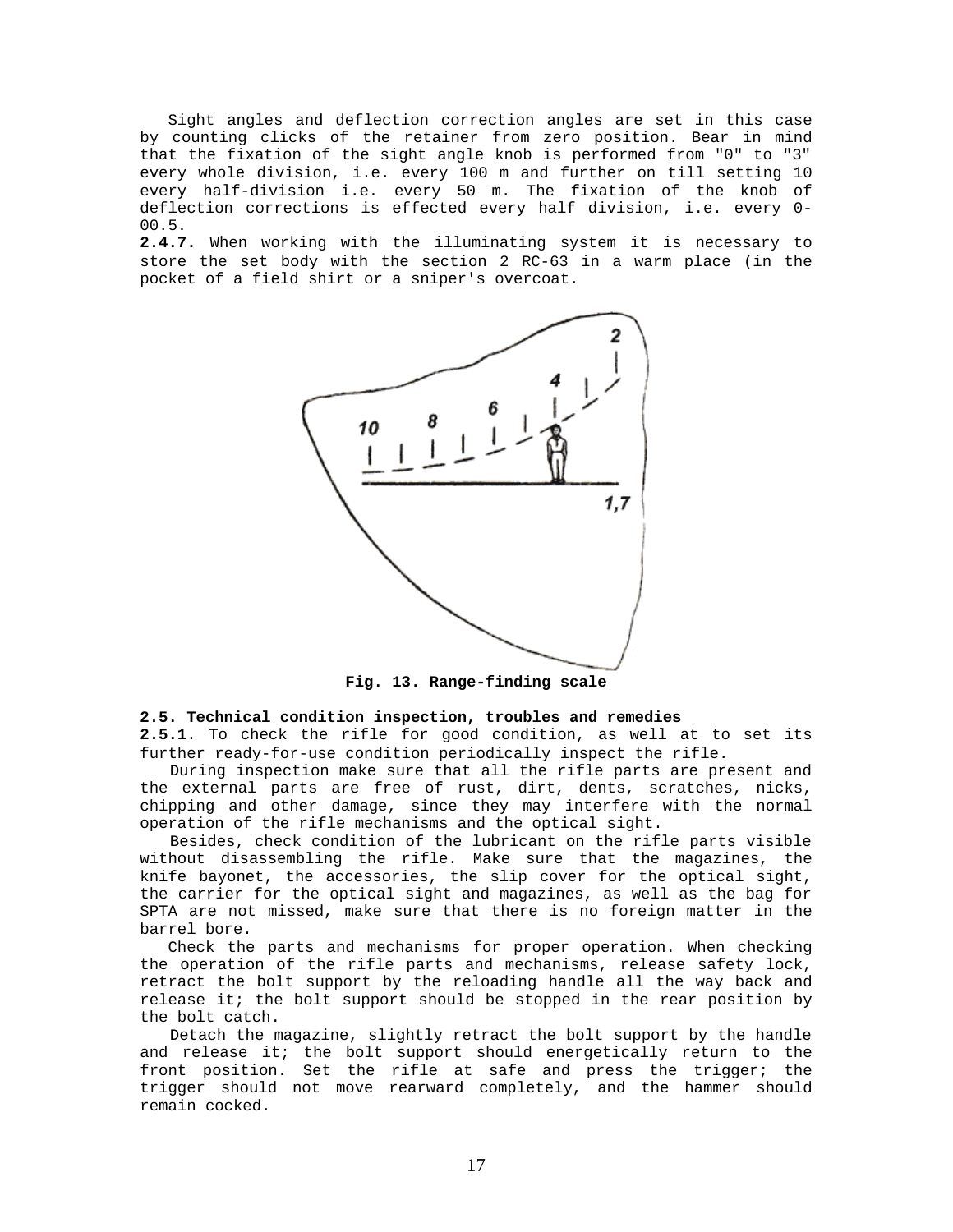Release safety lock and press the trigger; a click should be heard, which is indicative of the energetic blow delivered by the hammer against the firing pin.

 Set the rifle at safe again and attach the magazine; the bolt support should not move backward, the safety lock should be reliably retained in the required position.

 Check the feed of cartridges into the cartridge chamber, extraction and ejection of fired cases (cartridges). Fill the magazine with dummy cartridges, attach it to the rifle, and without pressing the magazine latch, try to detach the magazine with the effort of the hand, the magazine should freely enter the opening of the receiver and should be securely retained by the magazine latch.

 Reload the rifle several times, the dummy cartridges should be fed, without any delay, from the magazine into the cartridge chamber and rushly extracted from the receiver outward.

 When checking the condition of the optical sight, make sure that the objective and eyepiece lenses are not broken. Check to see that the knobs rotate smoothly and are reliably fixed in the required position, they are free of play; the sight is free of play and the clamping screw reliably secures the sight on the rifle; the reticle illuminating set is in sound condition; to this end, fit the cap onto the objective, switch on the tumbler switch and look into the eyepiece (if the illuminating set is in good repair, the reticle is seen distinctly; if the reticle is not seen, replace the cell or the electric lamp).

 If the sight is not free of play or the handle-guiding lug does not enter the recess in the bracket, with the sight reliably secured on the rifle, adjust the clamping screw.

 To this end, detach the sight from the rifle, press the slide to the handle (compress the spring) and screw the clamping screw adjusting nut in or out.

 Inspect cartridges before firing. When inspecting the cartridges, make sure that the cartridge cases are not bent and free of rust, the bullet does not play in the cartridge case mouth; the primer is free of verdigris and cracks, no setback of the primer occurs; are there some dummy cartridges among live cartridges or not. All the defective cartridges are to be transferred to the depot.

**2.5.2.** All defects of the rifle, the optical sight, magazines and accessories should be immediately eliminated. If there is no opportunity to eliminate the troubles in the subunit, transfer the rifle (the optical sight, magazines, accessories) to the repair shop.

**2.5.3.** Careful handling the rifle and proper care of it provide reliable, trouble-free operation and long service life of sniper rifle parts and mechanisms. However, in case of clogging and wear of rifle parts and mechanisms and in case of careless handling the rifle or in case of cartridges damage, stoppages in fire may occur.

 If during firing stoppages occur, reload the rifle, for which purpose energetically retract the bolt support by the handle, release it and proceed with firing.

 If the stoppage is not eliminated, determine the cause of the trouble and eliminate the stoppage as instructed in the Table No. 2.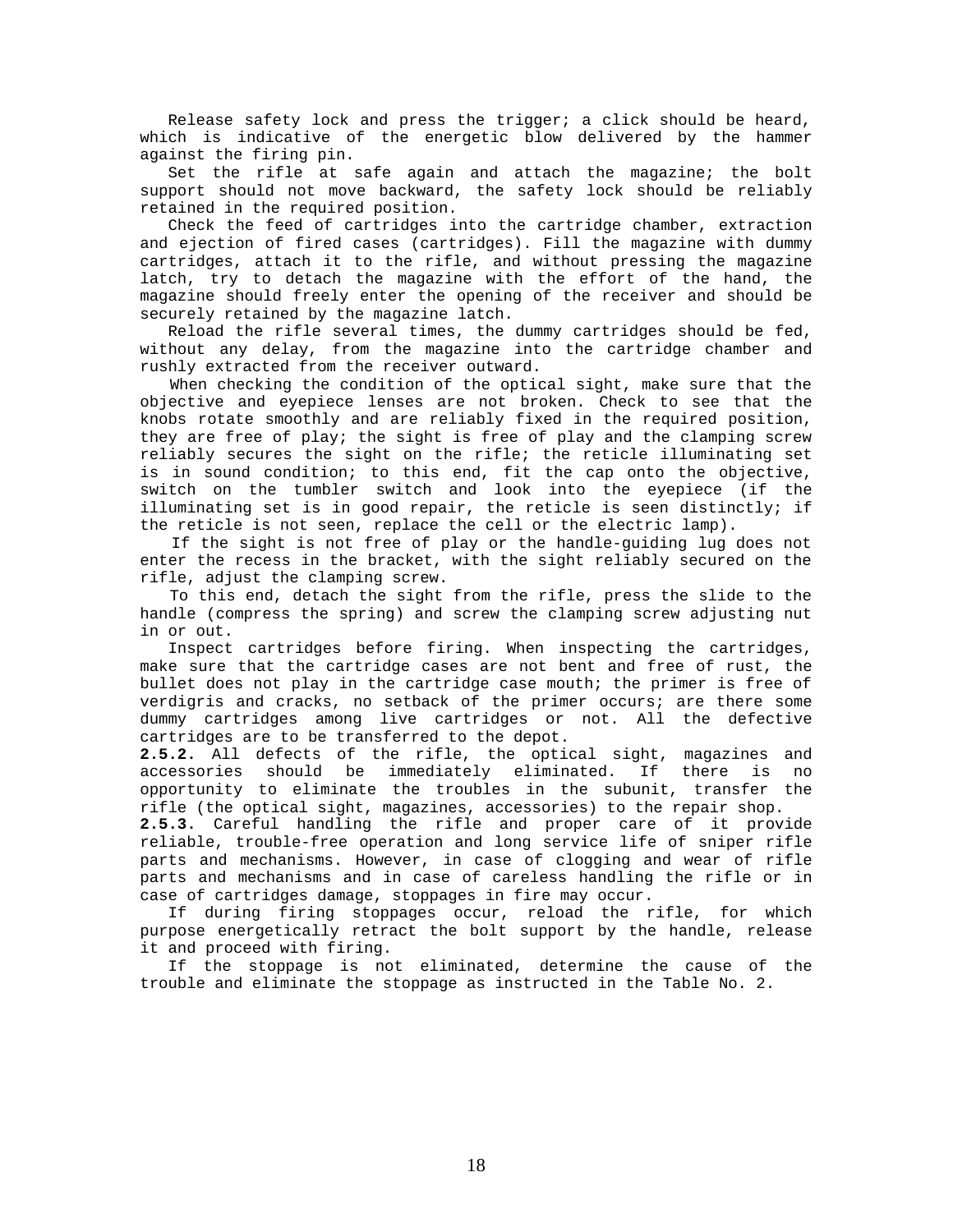| Table No. 2 |
|-------------|
|-------------|

| Trouble                                                                                                                                                                             | Cause                                                                                                     | Remedy                                                                                                                                                                                                                                                                                                                                                                                                                                                                         |
|-------------------------------------------------------------------------------------------------------------------------------------------------------------------------------------|-----------------------------------------------------------------------------------------------------------|--------------------------------------------------------------------------------------------------------------------------------------------------------------------------------------------------------------------------------------------------------------------------------------------------------------------------------------------------------------------------------------------------------------------------------------------------------------------------------|
| Cartridge not fed into<br>chamber. Bolt in front<br>position, but no shot<br>fired (no cartridge in<br>cartridge chamber)                                                           | Dirty or faulty<br>magazine. Faulty<br>magazine latch                                                     | Reload the rifle and<br>proceed with firing.<br>Replace the magazine,<br>if stoppage is<br>repeated. Transfer the<br>rifle to the repair<br>shop, if the magazine<br>latch is faulty                                                                                                                                                                                                                                                                                           |
| Misalignment of<br>cartridge. Cartridge<br>with its bullet rests<br>on barrel breech face,<br>moving parts stop in<br>middle position                                               | Bent guiding lugs of<br>magazine side walls                                                               | Holding the bolt<br>support<br>reloading handle,<br>remove the misaligned<br>cartridge and proceed<br>with firing. If<br>the stoppage is<br>repeated, replace the<br>magazine                                                                                                                                                                                                                                                                                                  |
| Misfire. Bolt in front<br>position, cartridge in<br>cartridge chamber,<br>hammer released, no<br>shot fired                                                                         | Faulty cartridge.<br>Faulty firing pin or<br>firing and trigger<br>mechanism, dirty or<br>thick lubricant | Reload the rifle and<br>proceed with firing.<br>If stoppage is<br>repeated, inspect and<br>clean the firing pin<br>and the firing and<br>trigger mechanism; if<br>they are broken or<br>worn, transfer the<br>rifle to the repair<br>shop                                                                                                                                                                                                                                      |
| Fired case fails to be<br>extracted. Fired case<br>in cartridge chamber,<br>the next cartridge<br>with its bullet rests<br>on fired case, moving<br>parts are in middle<br>position | Dirty cartridge or<br>dirty<br>cartridge chamber.<br>Dirty or faulty<br>extractor<br>or its spring        | Retract the bolt<br>support reloading<br>handle, and holding it<br>in the rear position,<br>detach the magazine<br>and remove the<br>misaligned cartridge.<br>Extract the fired case<br>by the bolt or by the<br>cleaning rod and<br>proceed with firing.<br>If the stoppage is<br>repeated, clean the<br>cartridge chamber.<br>Inspect and clean the<br>extractor, then<br>proceed with firing.<br>If the extractor is<br>faulty, transfer the<br>rifle to the repair<br>shop |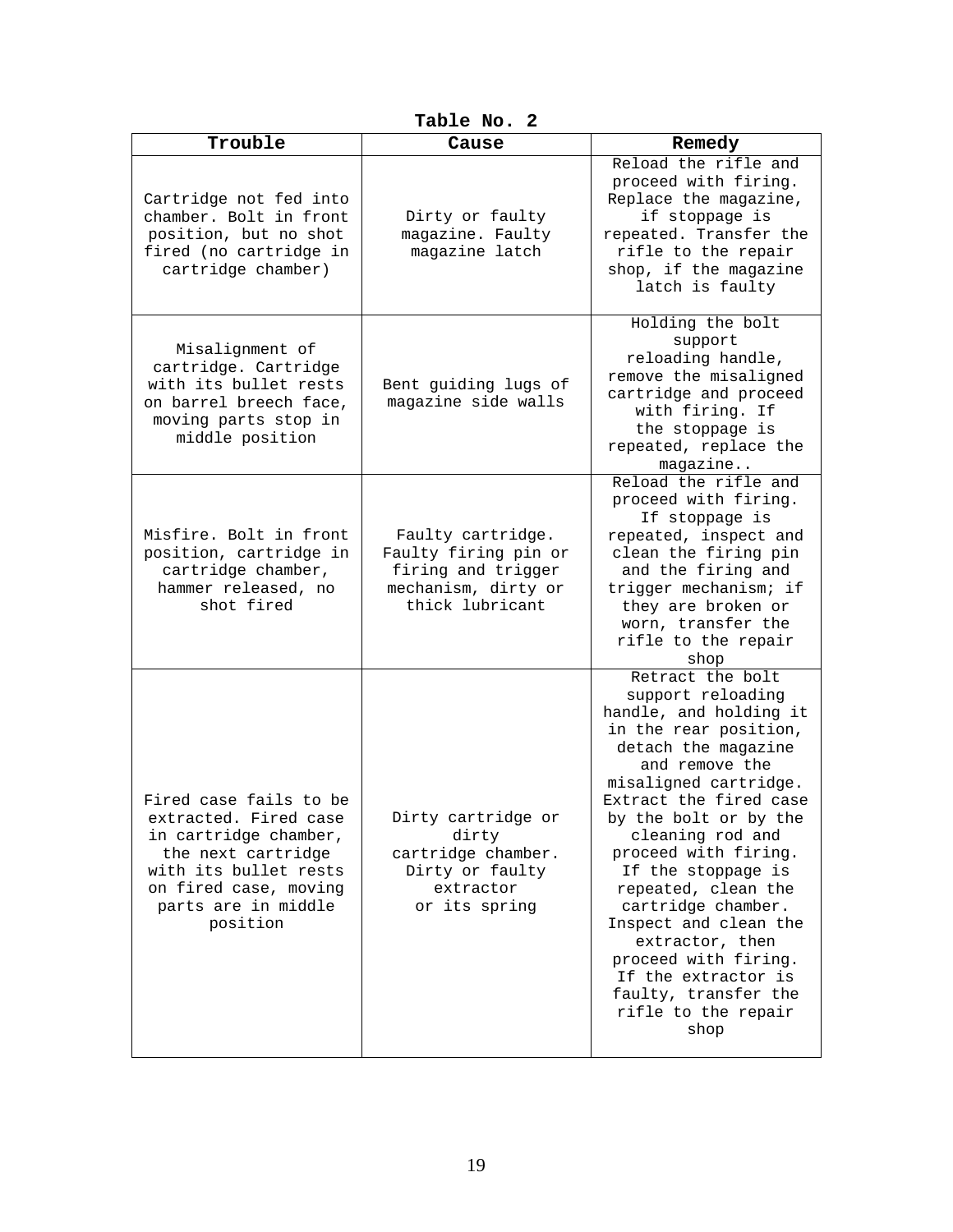**Table No. 2 continued:**

| Trouble                                                                                                                                                                                              | Cause                                                                                         | Remedy                                                                                                                                                                                                                                                                                                       |
|------------------------------------------------------------------------------------------------------------------------------------------------------------------------------------------------------|-----------------------------------------------------------------------------------------------|--------------------------------------------------------------------------------------------------------------------------------------------------------------------------------------------------------------------------------------------------------------------------------------------------------------|
| Fired case stuck or<br>fails to be ejected.<br>Fired case is not<br>ejected from receiver,<br>it is in the receiver,<br>in front of bolt or<br>rammed by the bolt<br>into cartridge chamber<br>again | Dirty friction parts,<br>gas passages or<br>cartridge chamber<br>Dirty or faulty<br>extractor | Retract the bolt<br>support reloading<br>handle, remove the<br>fired case and proceed<br>with firing. If the<br>stoppage is repeated,<br>clean the gas<br>passages, the friction<br>parts and the<br>cartridge chamber.<br>If the extractor is<br>unserviceable,<br>transfer the rifle to<br>the repair shop |

#### **2.6. Disassembly and assembly of rifle**

**2.6.1.** The disassembly of the sniper rifle may he partial and complete: partial disassembly is performed for cleaning, oiling and inspection of the rifle. Complete disassembly is required for cleaning the rifle if it is heavily soiled and after it has been exposed to the rain or snow, or when the rifle is to be newly lubricated and repaired.

 The frequent disassembly of the sniper rifle is harmful to the weapon, as it tends to increase the wear of its parts and mechanisms. When disassembling and assembling the sniper rifle do not apply an extra effort and sharp blows.

When assembling the sniper rifle, check the numbers on its parts; the number stamped on the receiver should correspond to the numbers available on all its parts.

**2.6.2.** For partial disassembly of the sniper rifle, adhere to the following procedure:

 a. Detach the magazine. Take the magazine with the hand, press the latch, move the bottom part of the magazine forward and detach it.

 Then make sure that there is no cartridge in the cartridge chamber, for which purpose lower the safety lock, retract the reloading handle of the bolt support, inspect the cartridge chamber and release the reloading handle.

 b. Detach the optical sight. Raise the handle of the clamping screw and turn it towards the eye shield as far as it will go; shift the sight backward and detach it from the receiver.

 c. Detach the cheek plate. Turn the fastener of the cheek plate lock downward, remove the loop from the hook of the clip and detach the cheek plate.

 d. Detach the receiver cover together with the retracting mechanism. Turn the axle pin of the receiver cover backward so as to engage it with the axle pin retainer; raise the rear part of the receiver cover and detach the receiver cover together with the retracting mechanism.

 e. Detach the bolt support and the bolt. Pull back the bolt support as far as it will go, raise it and detach it from the receiver.

 f. Detach the bolt from the bolt support. Pull the bolt backward, turn it so that its guiding lug comes out of the shaped recess of the bolt support and move the bolt forward.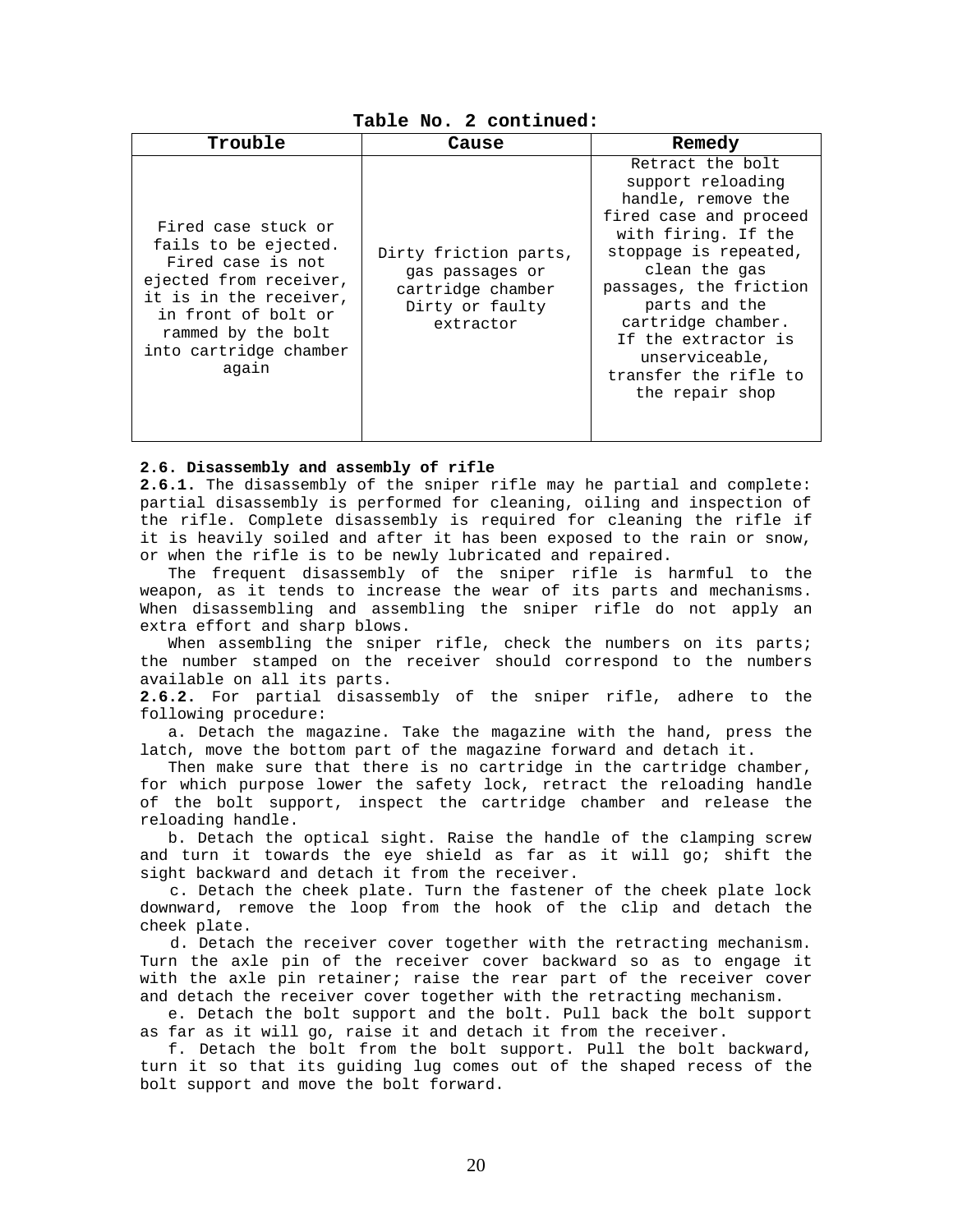g. Detach the firing and trigger mechanism. Turn the safety lever upward till it occupies the vertical position, shift it to the right and detach from the receiver; holding the trigger guard move the firing and trigger mechanism downward to detach it from the receiver.

 h. Detach the hand guards. Press the axle pin of the upper band to the gas tube so that the lug of the axle pin tongue comes out of the band recess and turn the latch clockwise as far as it will go: shift the upper band to the muzzle part; pressing the hand guard downward and shifting it sideways, detach it from the barrel.

 i. Detach the gas piston and the pusher together with the spring. Pull the pusher backward, disengage its front end from the gas piston port and detach the piston from the gas tube; insert the front end of the pusher into the gas tube and compress the pusher spring till it protrudes beyond the passage of the sight bar; detach the pusher and the spring, then detach the spring from the pusher.

**2.6.3.** To assemble the sniper rifle after partial disassembly, adhere to the following procedure;

 a. Connect the gas piston and the pusher with the spring. Fit the spring onto the rear end of the pusher; insert the front end of the pusher into the gas tube, compress the spring and insert the rear end of the pusher together with the spring into the passage of the sight bar; pull the pusher backward and remove its front end from the gas tube sideways; insert the gas piston into the gas tube, and the front end of the pusher into the piston socket.

 b. Connect the hand guards. Insert the rear end of the right (left) hand guard into the lower band, press the hand guard downward and fasten it on lugs of the supporting ring; fit the upper band onto the end pieces of the hand guards and turn the axle pin of the upper band to the gas tube so as to let its lug enter the recess on the band.

 c. Connect the firing and trigger mechanism. Engage the recesses of the firing and trigger mechanism body with the stop pin and press the firing and trigger mechanism to the receiver; insert the safety lever pin into the hole of the receiver, then turn the safety lever in the clockwise direction so as to let the lug of the safety lever enter the lower recess of the receiver.

 d. Connect the bolt to the bolt support, insert the bolt into the passage of the bolt support, turn the bolt so that its driving lug enters the shaped recess of the bolt support and move the bolt forward as far as it will go.

 e. Connect the bolt support and the bolt. Insert the guiding lugs of the bolt support into recesses of the receiver and move the bolt support forward.

 f. Connect the receiver cover together with the retracting mechanism. Insert the return spring into the passage of the bolt support, insert the lugs on the front end of the cover into recesses on the lower band; press the rear end of the cover to make the cover fit tightly to the receiver, turn the axle pin of the receiver cover forward to set it on the cheek plate limiter.

 g. Connect the butt cheek plate. Put the cheek plate on the butt with its fastener to the right, fit the loop onto the hook of the clip and turn fastener upward,

 h. Connect the optical sight. Match the slots on the sight bracket with the lugs on the left wall of the receiver; shift the sight forward as far as it will go and turn the handle of the clamping screw towards the objective so as to let the handle lug enter the recess of the bracket.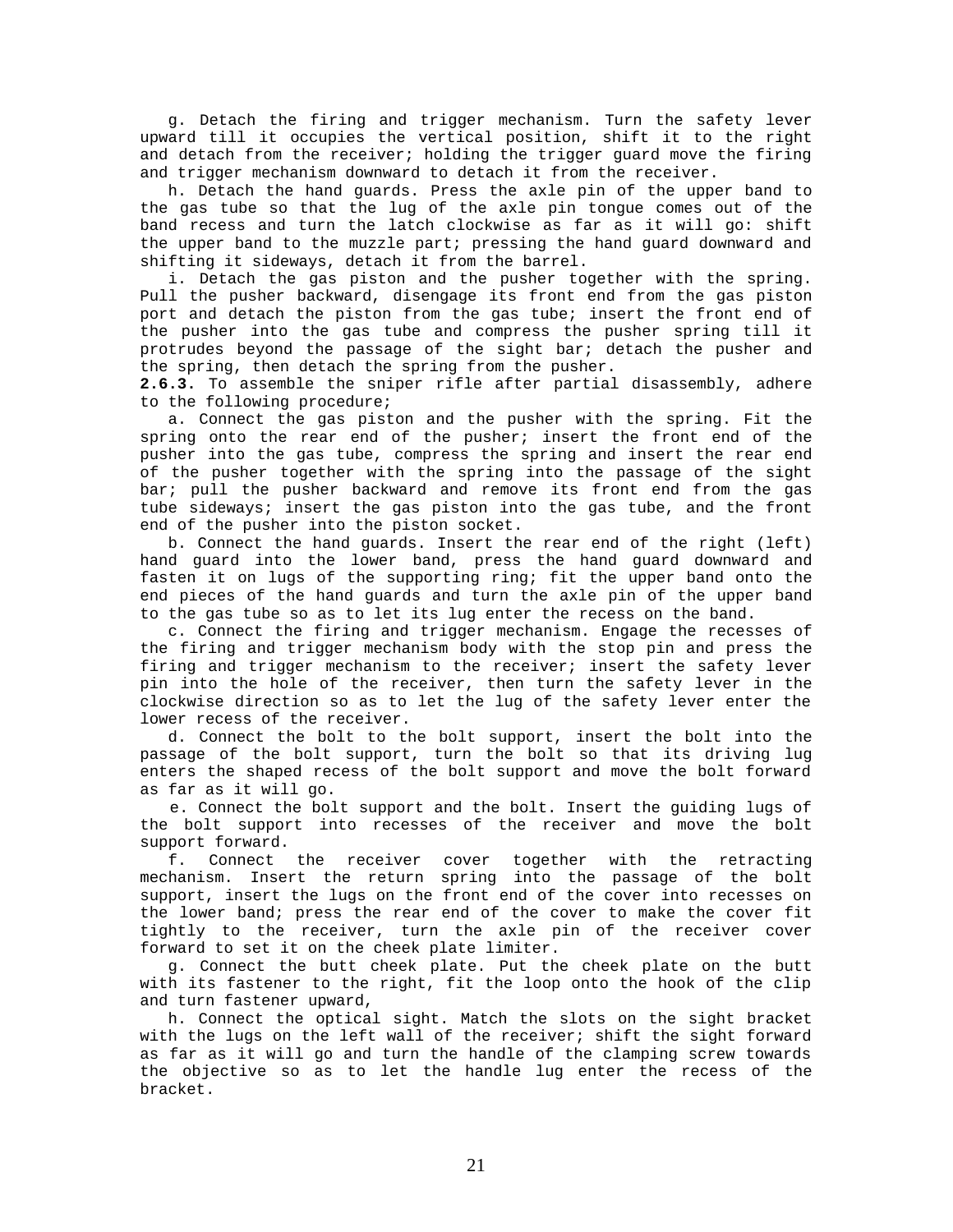i. Connect the magazine. Insert the front hook of magazine into the opening of the receiver and turn the magazine to yourself to let the latch engage the rear hook of the magazine.

**2.6.4.** To completely disassemble the sniper rifle, proceed as follows:

a. Perform the partial disassembly as instructed in item 2.6.2.

 b. Disassemble the magazine. Depress the lug of the locking strip into the hole of the magazine cover and shift the cover somewhat forward; holding the locking strip remove the cover from the body; releasing the spring gradually, remove it together with the locking strip from the magazine body, then detach the follower.

 c. Disassemble the retracting mechanism. Remove the front return spring from the guiding bushing; compress the rear return spring and holding the guiding rod move it downward and to yourself to withdraw the guiding rod from the shackle hole; detach the rear return spring and the guiding rod from the guiding bushing.

 d. Disassemble the bolt. Use the drift to drive out the stud securing the firing pin; remove the firing pin from the bolt passage, then remove the extractor and the spring from the bolt in the same way.

 e. Disassemble the firing and trigger mechanism (Fig. 14). Press the auto safety lever and disengage the auto safety sear from the hammer; holding the hammer, press the trigger and gradually release the hammer from the cocking cam; disengage the ends of the trigger spring from the hooks of the firing and trigger mechanism body. Use a screwdriver to match the lugs trigger mechanism pins with recesses located on the right-hand wall of the firing and trigger mechanism body. Drive out the trigger mechanism pins and detach these parts. Use a drift to drive out the hammer pin, detach the hammer together with the mainspring, and then remove the mainspring.

 f. Detach the gas tube together with the gas regulator. Turn the gas regulator so as to match the recess on its front part with the gas tube latch, press the latch and use the container-wrench to unscrew the gas tube, then remove the gas regulator from it.

**2.6.5.** Reassembling the sniper rifle after complete disassembly.

For this purpose proceed as follows:

 a. Connect the gas tube and the gas regulator. Fit the gas regulator onto the gas tube, press the latch of the gas tube and screw in the gas tube with the aid of the container-wrench to match the recess on the gas tube front part with the latch, depress the latch lug into the recess of the gas tube, set the gas regulator at the required division.

 b. Assemble the firing and trigger mechanism. For which purpose insert the trigger together with its spring into the body, insert the pin, match its lug with the recess on the right-hand wall of the body and turn the pin by means of the screwdriver. Fit the mainspring onto the hammer journals and insert the hammer into the body. Insert the sear into the body so that its tail enters the loop of the mainspring long end; insert the pin, match its lug with the recess on the righthand wall of the body and turn the pin by means of a screwdriver.

 Insert the auto safety into body so that its tail enters the loop of the mainspring short end; insert the pin matching its lug with the recess on the right-hand wall of the body and turn the pin by the screwdriver; insert the hammer pin and engage the ends of the trigger spring with the hooks of the body.

 c. Assemble the bolt. Insert the extractor together with its spring into the seat of the boll. Pressing the extractor, insert the extractor pin; insert the firing pin into the passage of the bolt and insert the firing pin stud into the hole of the bolt from the side of the guiding lug and push the stud as far as it will go.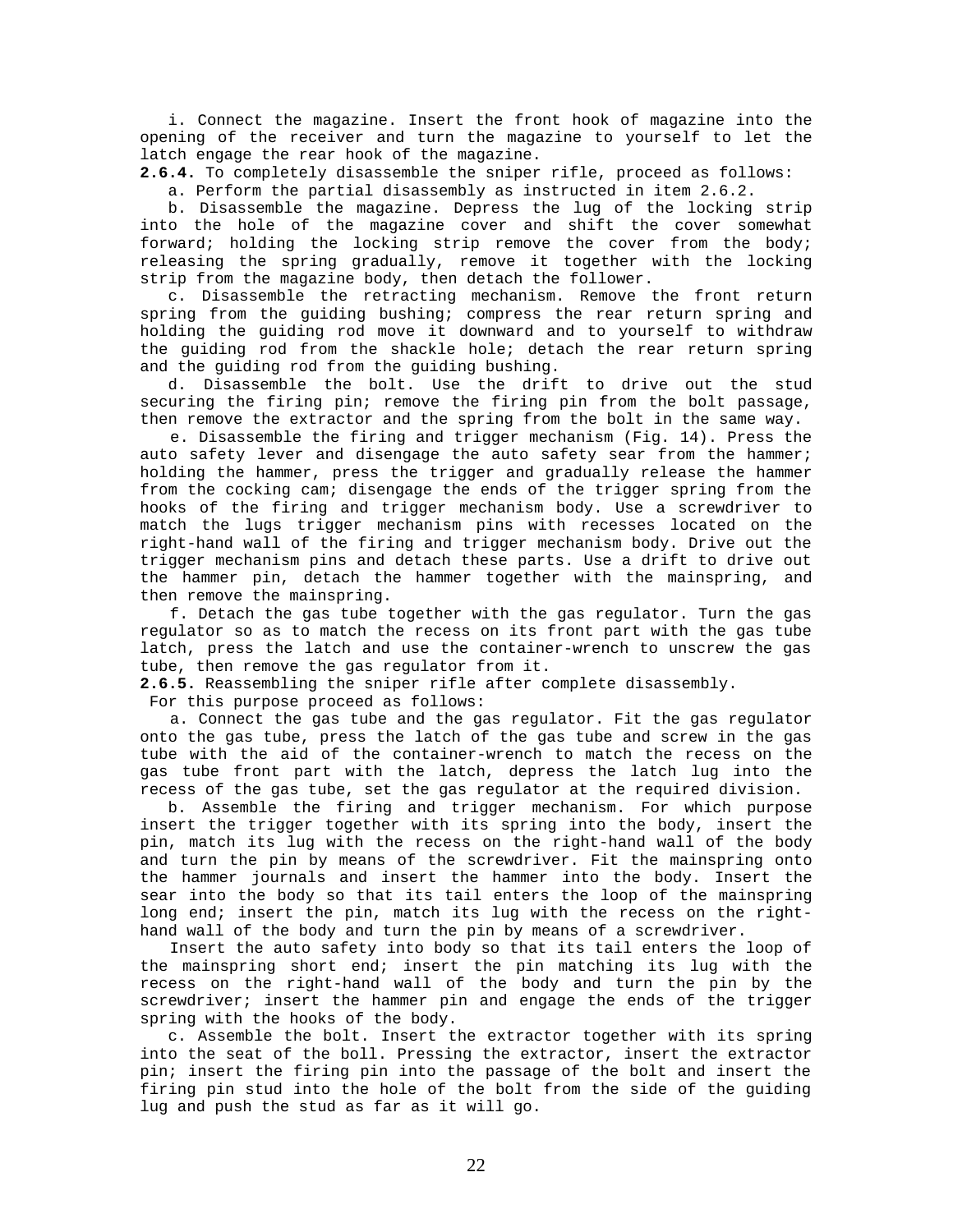d. Assemble the retracting mechanism. Insert the guiding rod (with its flats facing forward) into the guiding bushing from the side of the large diameter hole, fit the return spring onto the guiding bushing from the side of the rod and compress the spring so that the end of the guiding rod with its flats comes out from under the spring; holding the guiding rod in such a position insert it together with the spring and the bushing into the lower hole of the shackle, then move the rod forward along the facets of flats into the upper hole; release the spring (its end should enter the shackle cup); fit the second return spring onto the guiding bushing.

 e. Assemble the magazine. Insert the follower and the spring into the magazine body; compress the spring to fit the locking strip into the body and, holding it in that position, put the magazine cover on the body so that the lug of the locking strip enters the hole of the cover.

f. Further on proceed with assembly as instructed in item **2.6.3.**





1 - firing and trigger mechanism body; 2 - trigger mechanism pin; 3 - trigger with rod; 4 - trigger spring;  $5$  - sear;  $6$  - auto safety;  $7$  - hammer;  $8$  mainspring; 9 - hammer pin; 10 - magazine latch pin; 11 - magazine latch; 12 - magazine latch spring.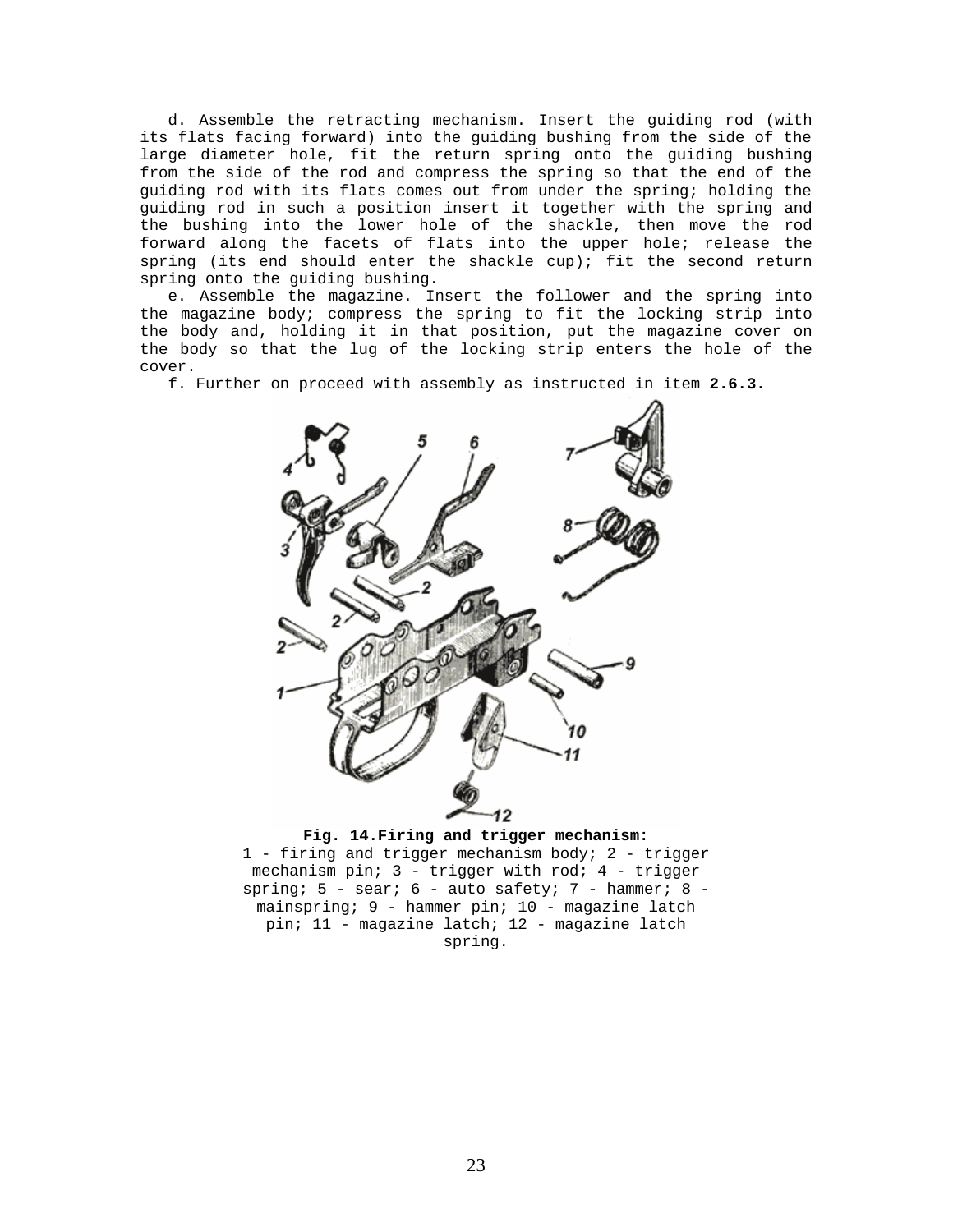## **2.7. Cleaning and lubrication**

**2.7.1.** The rifle should be cleaned in the following cases:

a. when preparing the rifle for firing;

 b. after firing with live and blank ammunition, immediately after finishing the fire;

 c. after guard duty or field exercises without firing, just on return to the barracks;

 d. in combat situation and prolonged tactical exercises, daily during lulls of the fight and during the intervals in the exercises;

e. if the sniper rifle is not in use, at least once a week.

**2.7.2.** Lubricate the sniper rifle after cleaning. Apply lubricant only to the well-cleaned and dry surfaces of the metal immediately after cleaning to avoid the adverse effect of moisture on the metal. **2.7.3.** For cleaning and lubricating the rifle following materials are used:

- liquid rifle oil for cleaning the rifle and lubricating its parts and mechanism, when the ambient temperature is within +50 grad. C to -50 grad. C;
- rifle oil for lubricating the barrel bore, the rifle parts and mechanisms after their cleaning, the said oil is used when the ambient temperature exceeds +5 grad C;
- RCHS solution for scouring out the barrel bore and other parts affected by the powder gases.

*Note - The RCHS solution is prepared in a subunit. The composition of the solution is as follows:* 

- ß *drinking water 1 L;*
- ß *ammonium carbonate 200 g;*
- ß *potassium bichromate 3-5 g.*

*The RCHS solution is prepared in the amount required for scouring the weapon in the course of 24 hours. Small amount of the RCHS solution may be stored in tightly plugged glass vessels, away from heaters (in a dark place) for not more than 7 days. It is prohibited to fill the oilers with the Ð×Ñ solution.*

- waste or special paper KB-22 for wiping, scouring and lubricating the sniper rifle;
- tow free from boon only for scouring the barrel bore out.
- **2.7.4.** To clean the sniper rifle, proceed as follows:
	- a. Prepare materials for cleaning and lubrication;
	- b. Disassemble the sniper rifle;
	- c. Prepare accessories for use during cleaning;
	- d. Scour out the barrel bore.

 To scour out the barrel bore with liquid rifle oil put the tow on the scourer end and place the tow fibers along the scourer rod; soak the tow in liquid rifle oil. Insert the cleaning rod with the scourer and the tow into the barrel bore and secure the container cover on the flash eliminator. Holding the rifle with one hand smoothly move the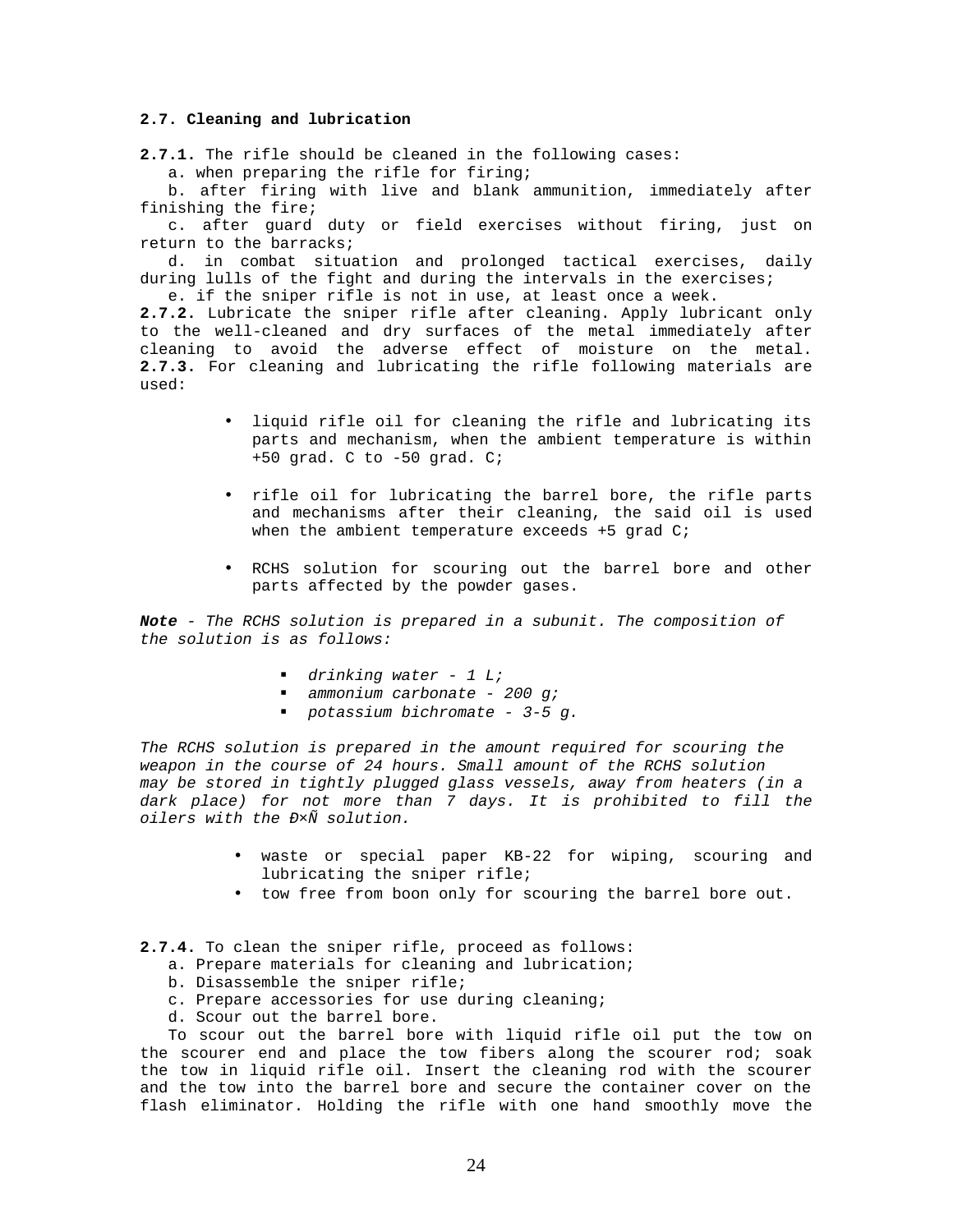scourer with the tow forward along the entire length of the barrel bore several times. Remove the cleaning rod, change the tow, soak it in liquid rifle oil and, adhering to the above procedure, scour the bore several times. Then thoroughly wipe the barrel bore with the clean dry tow, then with a clean waste cloth. To clean the barrel bore with the Ð×Ñ solution, use the brush soaked in the solution; then wipe the barrel bore with tow. Proceed with cleaning the bore with the RCHS solution to completely remove the fouling. Having cleaned the rifled portion of the bore, clean the cartridge chamber.

 e. Clean the gas chamber and the gas tube with the help of the cleaning rod or a wooden stick, wrapped with waste cloth around, washed with liquid rifle oil or the Ð×Ñ solution; wipe the gas chamber and the gas tube dry after they have been cleaned; wipe the barrel bore with waste cloth once more and inspect it to see that no tow, waste cloth, rags or foreign matter are left therein;

 f. Clean the receiver, the bolt and the gas piston with waste cloth soaked in liquid rifle oil or the  $D\times\tilde{N}$  solution, then wipe them dry;

g. Wipe dry the rest metal parts with waste cloth;

h. Wipe the wooden parts with dry waste cloth.

**2.7.5.** Lubricate the sniper rifle as follows:

 a. Lubricate the barrel bore with the help of the scourer and the waste cloth, soaked in lubricant; lubricate the cartridge chamber;

 b. Lubricate all the remaining metal parts and mechanisms with oiled waste cloth;

 c. Apply a thin layer of lubricant, as excessive lubrication tends to increase soiling of the rifle parts and may result in stoppages during firing;

d. Do not lubricate wooden parts.

**2.7.6.** Assemble the rifle and check the functioning of its parts and mechanisms.

**2.7.7.** Wipe the external surfaces of the optical sight with clean waste cloth. Remove the cap of the reticle illuminating set and wipe the cell, the body and the cap. Should the surfaces of the objective and eyepiece lenses be soiled, wipe them with cloth. Never wipe the lenses and glasses with a waste cloth, already used for wiping other parts of the sight. Do not lubricate them or touch with fingers. It is prohibited to strip the sight.

#### **2.8. Storage and transportation of rifle**

**2.8.1.** The rifle should be always kept unloaded, the optical sight and the magazine should be detached, the knife bayonet removed, the hammer released from the cocking cam, the rifle set at safe, the sight slide set at the division "n".

**2.8.2.** In barracks and in camp keep the rifle in arm racks, keep the optical sight covered, keep magazines, a carrier for the sight and magazines, the knife bayonet in scabbard, a bag for the SPTA, the sling for carrying the small arms and accessories in a special section of the same arm rack. The carrier for the optical sight and the magazines, the slip cover and the sling should be clean and dry.

**2.8.3.** In case of a temporary stay in some building keep the rifle in a dry place, away from a door, stoves and heaters. In combat situation hold the rifle with the hands.

**2.8.4.** In field exercises and on march, carry the rifle in the "slung" position. The sling should be so adjusted as to prevent the rifle from striking against the hard objects of the accoutrements. The rifle is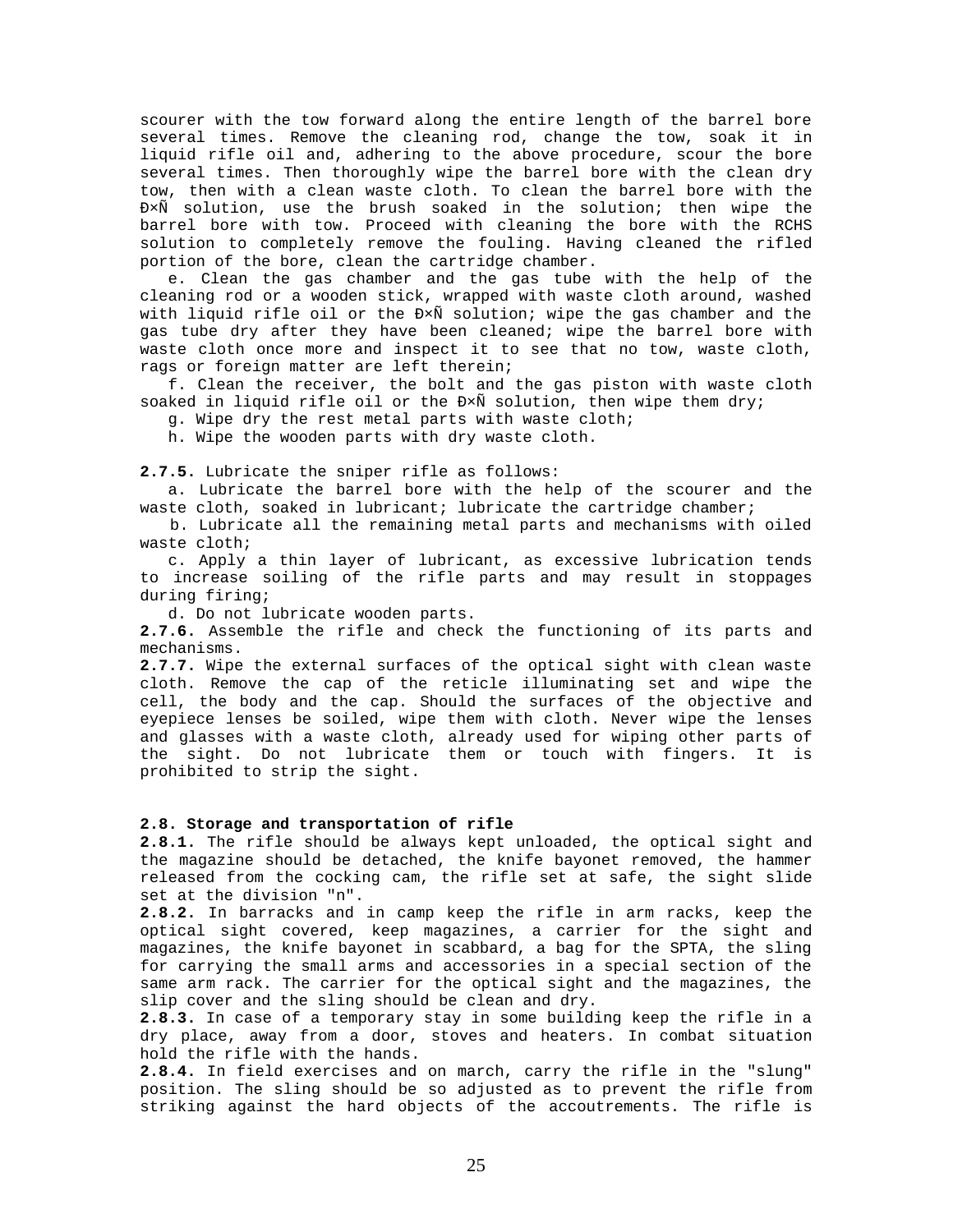carried with one magazine attached. The rest magazines are in the carrier.

**2.8.5.** When traveling by trucks or armored personnel carriers hold the rifle between the knees, in the vertical position, and when traveling by tanks hold the rifle with the hands, taking care to protect from striking against the armor.

**2.8.6.** When transported by railway or by water, place the rifle on a special arm rack. If the carriage or the ship is not furnished with arm racks, hold the rifle with the hands or put it on the shelf, in doing so make sure that it will not drop or be damaged.

**2.8.7.** To prevent the barrel from building or rupture, never plug the bore with anything.

**2.8.8**. Prevent the optical sight from dropping, protect it from sharp blows and jolts, and prevent moisture and dust from getting inside the optics. Keep the optical sight protected with the cover in dry heated premises; if the sight is attached to the rifle, but fire is not delivered, protect the sight with its slip cover. Wipe thoroughly wet sights with dry waste cloth, and dry the slip covers. It is prohibited to keep the sights near stoves and bonfire.